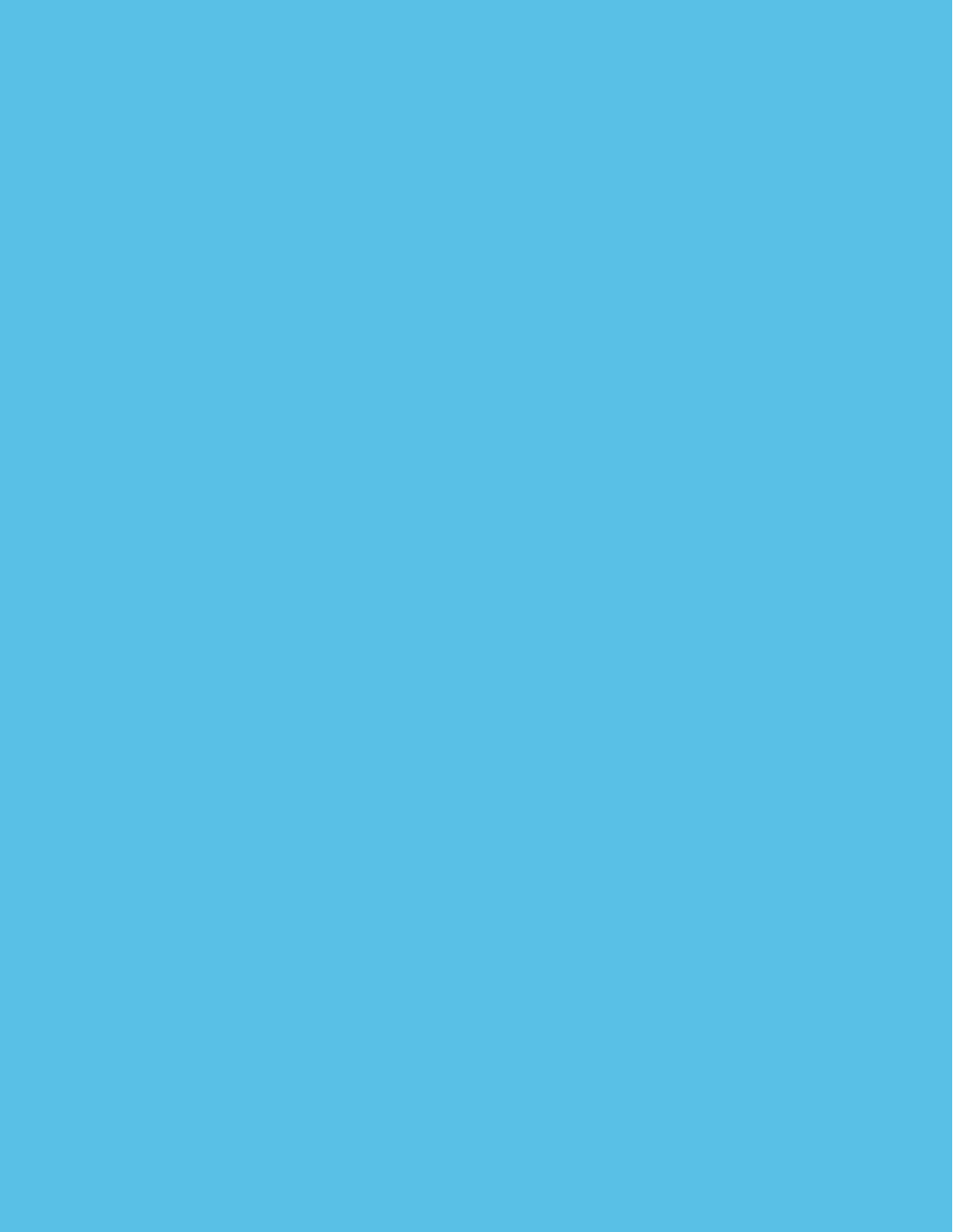

My fellow New Yorkers:

New York City is at a crossroads. We need bold, clear leadership to unite us and move us forward. But that path must also be lit with ideas for action. As a lifelong New Yorker who faced homelessness, hunger, economic hardship and brutality at the hands of police as a young man, I know all too well the systemic problems that have kept this city from reaching its true potential for generations.

Now that we face this pandemic and its economic fallout, we must ask ourselves a question that will determine the future of our city: Are we going to try to fix our old problems, or just our new ones?

Each mayoral candidate must answer that question and then provide real, actionable ideas and goals to help us reach new heights. That is why I am sharing more than 100 things I will do as mayor to ensure a better future while addressing both the challenges of the present and the inequities of the past.

All of these steps forward are guided by a simple truth: government inefficiency leads to social injustice. And these steps will make New York's government smarter and more effective in order to provide a safer, fairer city that is better prepared for the future.

When government performs better—more effectively and with the right priorities—there is nothing that cannot be accomplished, including overcoming inequality, an economic crisis and COVID-19.

But this is just the beginning. As the campaign goes on, I will detail specifics about key action items on this list and put out other policy papers on critical subject areas that can act as a blueprint for our new city.

The people of New York are what make this city great. With better government and the right leadership, they will get the city they deserve. That better brand of New York government takes care of New Yorkers when they need it, provides a path to success when they look for it, and leads the world in its commitment to equality, opportunity, and quality of life. That is the promise of New York; a promise that must be kept.

Since I was a young man, that is the city I dreamed of. Now, this is my vision for all of us. Here are my 100+ Steps Forward for New York City.

Eric Arlu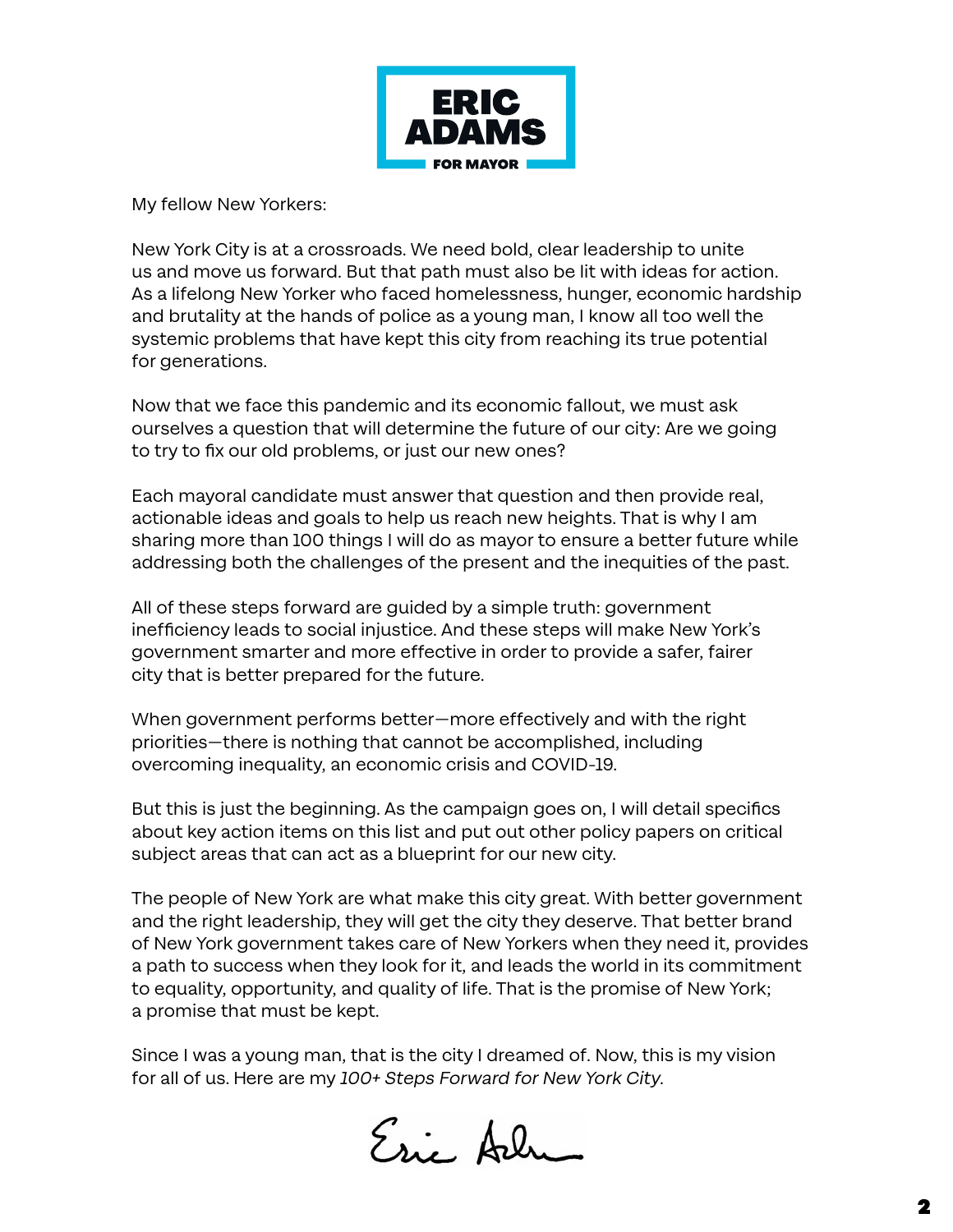## TABLE OF **CONTENTS**

| <b>A SMARTER CITY</b><br>Government                                                                                                                                      |           |                                                                 |  |
|--------------------------------------------------------------------------------------------------------------------------------------------------------------------------|-----------|-----------------------------------------------------------------|--|
| <b>A SAFER CITY</b><br><b>Public Health &amp; Public Safety</b><br><b>A FAIRER CITY</b><br>The Economy & Housing and Development<br><b>AN EDUCATED CITY</b><br>Education | 16,<br>29 |                                                                 |  |
|                                                                                                                                                                          |           | <b>A CITY OF THE FUTURE</b><br>Transportation & The Environment |  |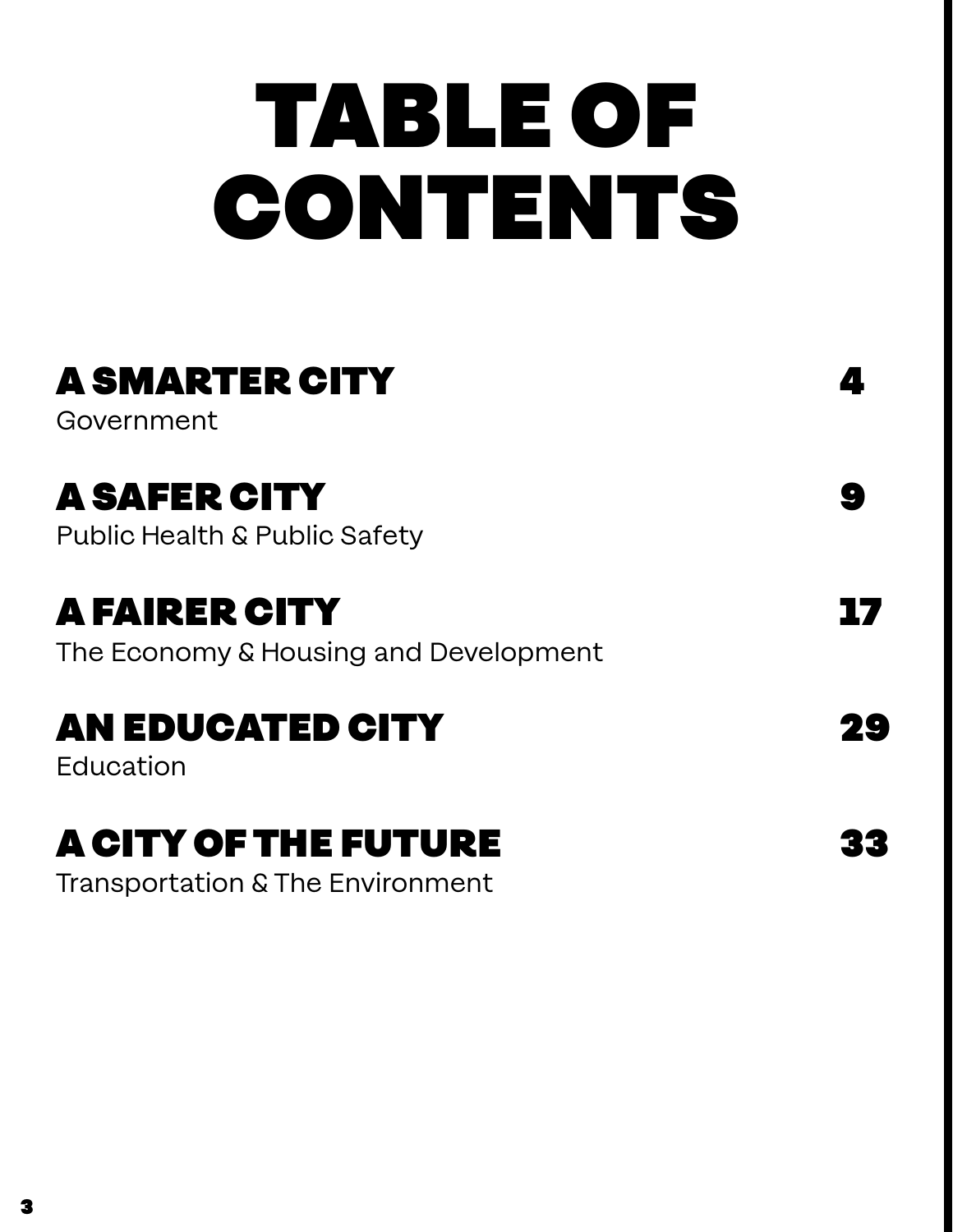## <span id="page-4-0"></span>A SMARTER CITY **Government**

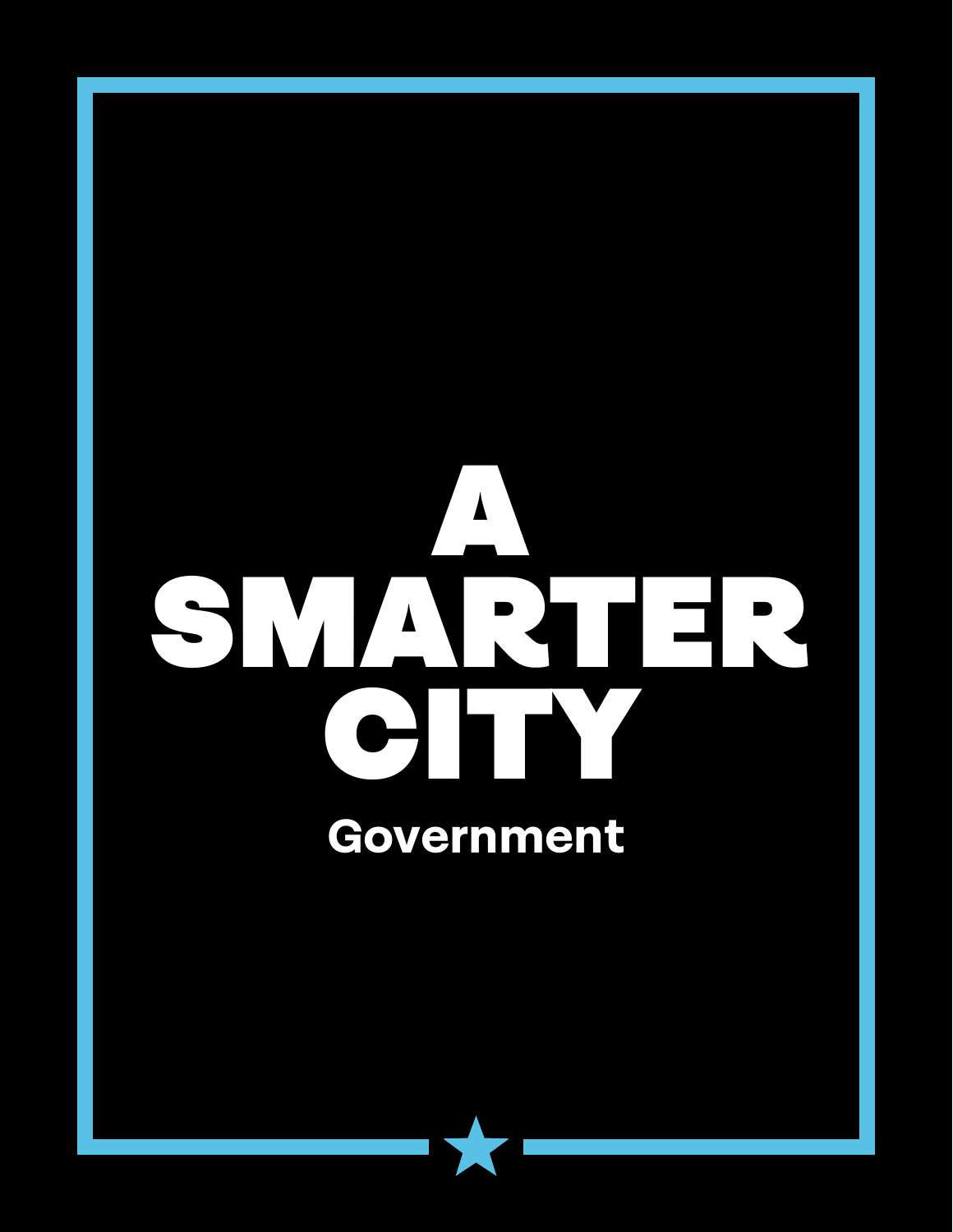## GOVERNMENT

#### BIG STEP

### BUILD ONE DATA PLATFORM FOR THE ENTIRE CITY GOVERNMENT

Believe it or not, nearly all City agencies currently operate wholly separately from one another, not sharing data or metrics. By combining all agency metrics onto a single platform similar to CompStat and using analytics to track performance in real time, we can go from a reactive approach to City management to being proactive and, eventually, predictive. The cost savings and improved performance will save billions of dollars and deliver far better services to New Yorkers.

#### GIVE NEW YORKERS A REAL-TIME SCORE FOR GOVERNMENT PERFORMANCE

By creating one data platform for all City operations, we can also create a continually updated public score for each agency going far beyond the Mayor's Management Report, based on the performance relative to its stated goals for the year. Boston already does this with its CityScore program.

#### COORDINATE PUBLIC AND NON-PROFIT DELIVERY OF SERVICES

New York City relies heavily on non-profits to provide critical services to New Yorkers that are funded by the City. But there is no central authority in City government that oversees and coordinates delivery of these services on a day-to-day basis. Because of this, we are not finding efficiencies and savings that can help us better deliver services to more New Yorkers. That is why we will create a real-time reporting system for the delivery of services across a unified network, overseen by the First Deputy Mayor.

#### SAVE \$1.5B AND AVOID LAYOFFS BY SIMPLY NOT HIRING ANYONE NEW FOR TWO YEARS

We can significantly reduce labor costs by \$1.5 billion through attrition by not replacing retiring or resigning City workers and working with the State to offer early retirements to others over the next two years. This will also allow us to retain the workers we need to deliver vital City services.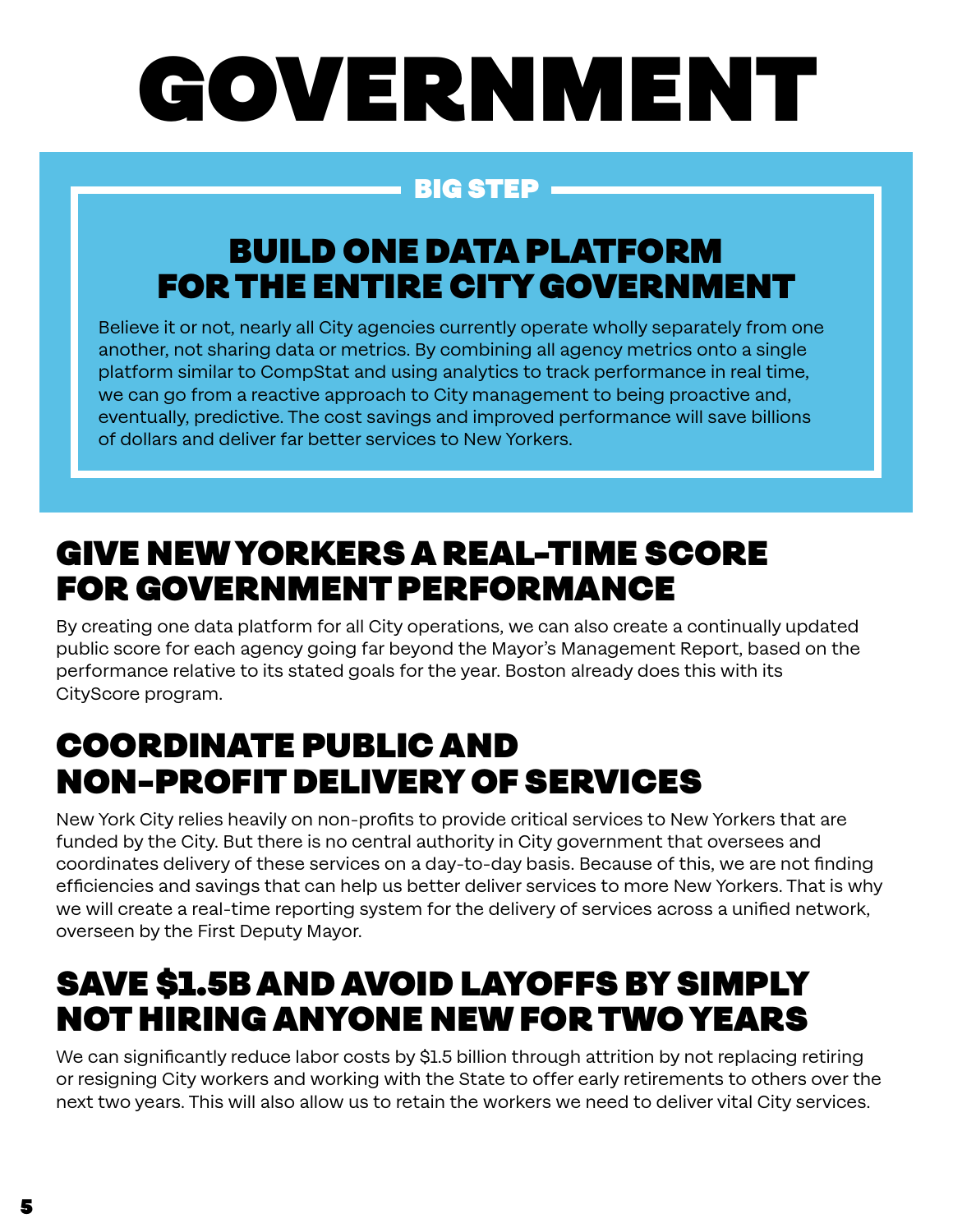#### LAUNCH MYCITY, A SINGLE PORTAL FOR ALL CITY SERVICES AND BENEFITS

It has never been more important that New Yorkers receive the full support of their government. Imagine typing only one number into a secure app or Web site and instantly receiving every service and benefit you qualify for—such as SNAP—without any paperwork, as well as constant up-to-date information that will help you protect you and your family. If you own a business, you can manage City paperwork through it. If you are making repairs to your property, you will have direct access to the Department of Buildings. And, if you opt-in to using a chip-enabled City ID, you can sail through in-person interactions with City agencies, instantly have access to a bank account, and even get City loyalty discounts at participating local businesses. With the technology now available, there is no reason New York City cannot do that for every New Yorker. This is a 311 for the digital age, and so much more.

#### MANDATE EFFICIENCY

By instituting a standing Program to Eliminate the Gap (PEG), we will reduce agency spending at least 3-5% by applying an efficiency mandate that eliminates ineffective programs and unnecessary spending, while utilizing an inequality impact test so that programs vital to lower-income New Yorkers are protected.

#### SPEED OUR TURNAROUND WITH A RECOVERY SHARE FOR ULTRA-MILLIONAIRES

We can generate \$1-2 billion annually by instituting a "Recovery Share"—a modest increase to the income taxes of city earners who make more than \$5 million a year, sunsetting after two years. Those funds would go directly into initiatives that help us bounce back from the pandemic, including testing and vaccination programs, anti-hunger efforts, and financial help for those New Yorkers and industries hardest hit by COVID-19.

#### MAKE CITY AGENCIES WORK TOGETHER

The root of our City's inefficiency is in its agencies, which work in parallel, instead of in concert—and often in direct conflict with each other. By mandating inter-agency coordination and designating existing senior staff to a citywide council that meets regularly to align goals, we will institutionalize coordination to reduce inefficiency and inequality.

That council will be tasked with three specific mandates:

- Define the mission of each agency
- Ensure the missions of the agencies meet the overall mission of the City government as
- defined by city leadership
- Evaluate agencies to ensure no agency's actions conflict with another agency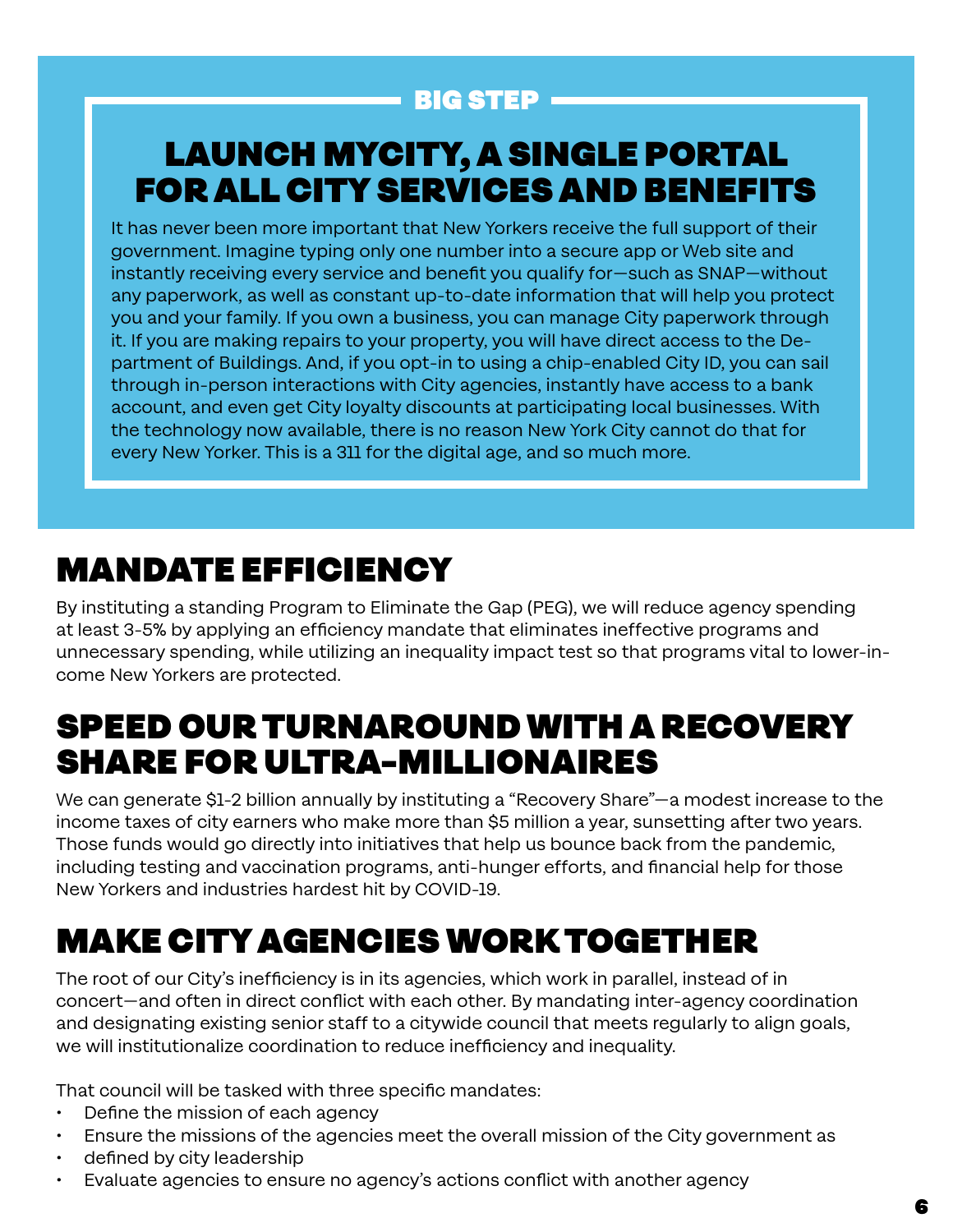#### BRING THE CITY TO THE COMMUNITY

The problem with City services isn't just the lack of them--it is access to them. We must bring the City to the community, right to the doorstep of New Yorkers. Creating a program that helps New Yorkers is only half the job; educating New Yorkers about it and delivering those services is also necessary for it to be effective. We can do this by equipping City workers with computer tablets that are connected to the City's unified digital platform and sending them into the areas with the greatest need for City services, setting up shop in open storefronts, NYCHA complexes and even parks. These workers can also connect New Yorkers to federal services and programs that will help us return some of the \$20 billion-plus a year that New York taxpayers send to D.C.that we do not get back.

## APPOINT AN EFFICIENCY CZAR

Efficiency mandates mean nothing without oversight and a leader dedicated to ensuring success. The Efficiency Czar will oversee the standing Program to Eliminate the Gap and conduct quarterly agency and department audits to continuously uncover inefficiency in the City government and make suggestions for changes. The Czar will also oversee the evaluation of large City contracts —particularly related to recurring expenses such as utility bills—and partner with companies that are incentivized to find cost savings.

#### FIND BETTER DEALS

Far too many City contracts just keep getting renewed or extended despite poor performance. At the beginning of the new administration, all contracts over \$10 million will be put under immediate review, and those that are ineffective, or can be done better by the City, will be eliminated.

#### FIND VALUE AND NEW REVENUE FROM CITY PROPERTIES

New York City owns and controls billions-of-dollars worth of property across the five boroughs, representing huge potential value and revenue to pay for critical City services when we most need them. We will immediately do a complete inventory of all City properties and determine best use—whether they should be utilized by government agencies, used for housing or services, sold or leased—in order to reduce costs across City government and yield income that can be put toward core services to maintain and improve quality of life.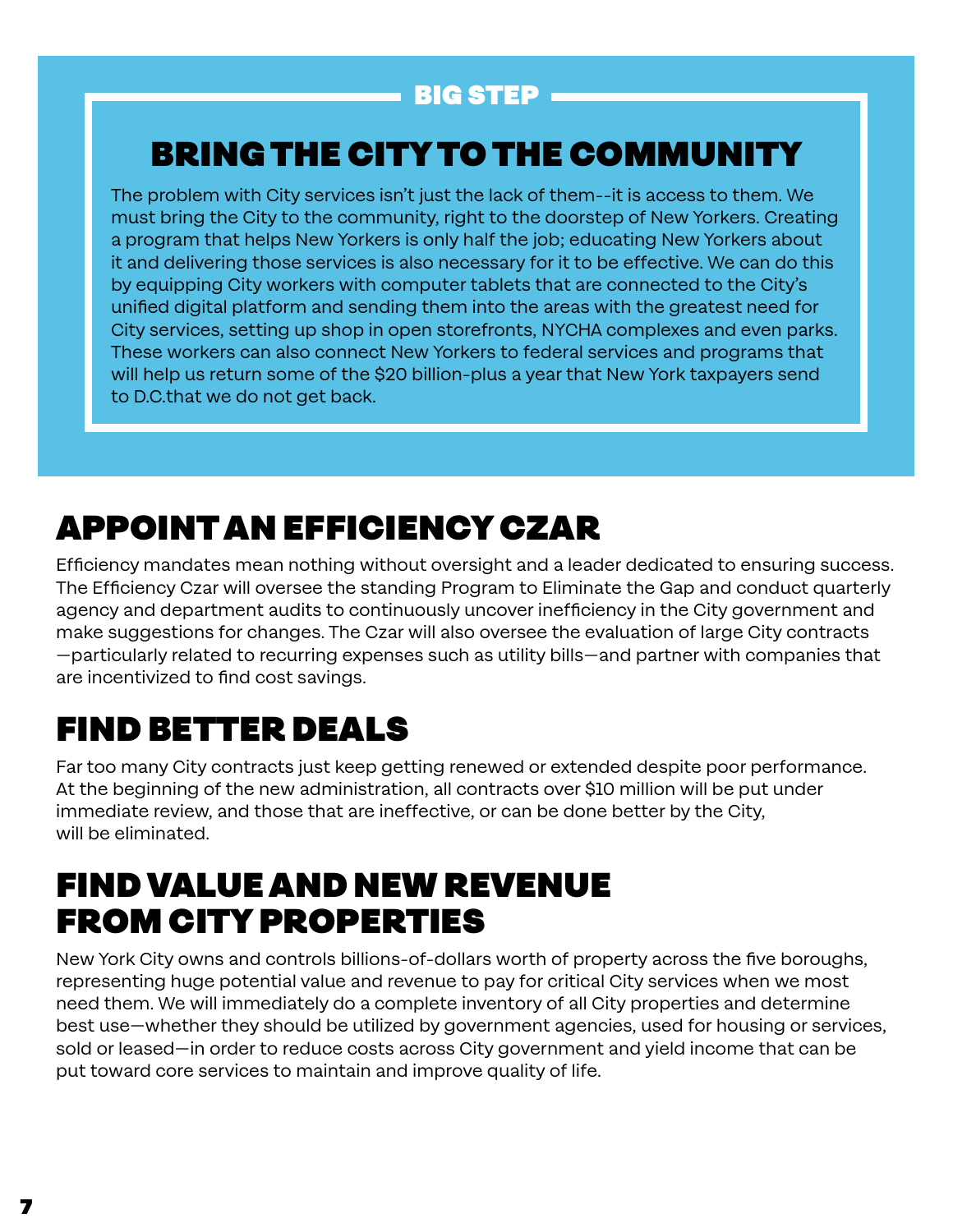### MAINTAIN OUR INFRASTRUCTURE WITH NON-PROFIT PARTNERSHIPS

At a time when we are facing massive multi-billion-dollar City deficits, New York needs to be creative about how it pays for and manages expensive pieces of its essential infrastructure. For instance, by expanding the role of franchises to handle capital projects in our parks, we will partner with conservancies who can execute work faster and cheaper than the City.

#### USE OUR LEVERAGE AS A CLIENT TO CREATE A FAIRER ECONOMY

To keep good jobs in New York and advance our goals for a fairer economy, we will reward businesses that hire local workers and benefit minority and female owners and workers—especially on City-financed projects. Specifically, businesses will be asked to commit to hiring 75% city-based workers, prioritizing M/WBE contractors, and ensuring their contractors pay a living wage and report their workers' residency and ethnicity statistics. Employers who agree to these terms could benefit from tax breaks and special consideration for City contracts.

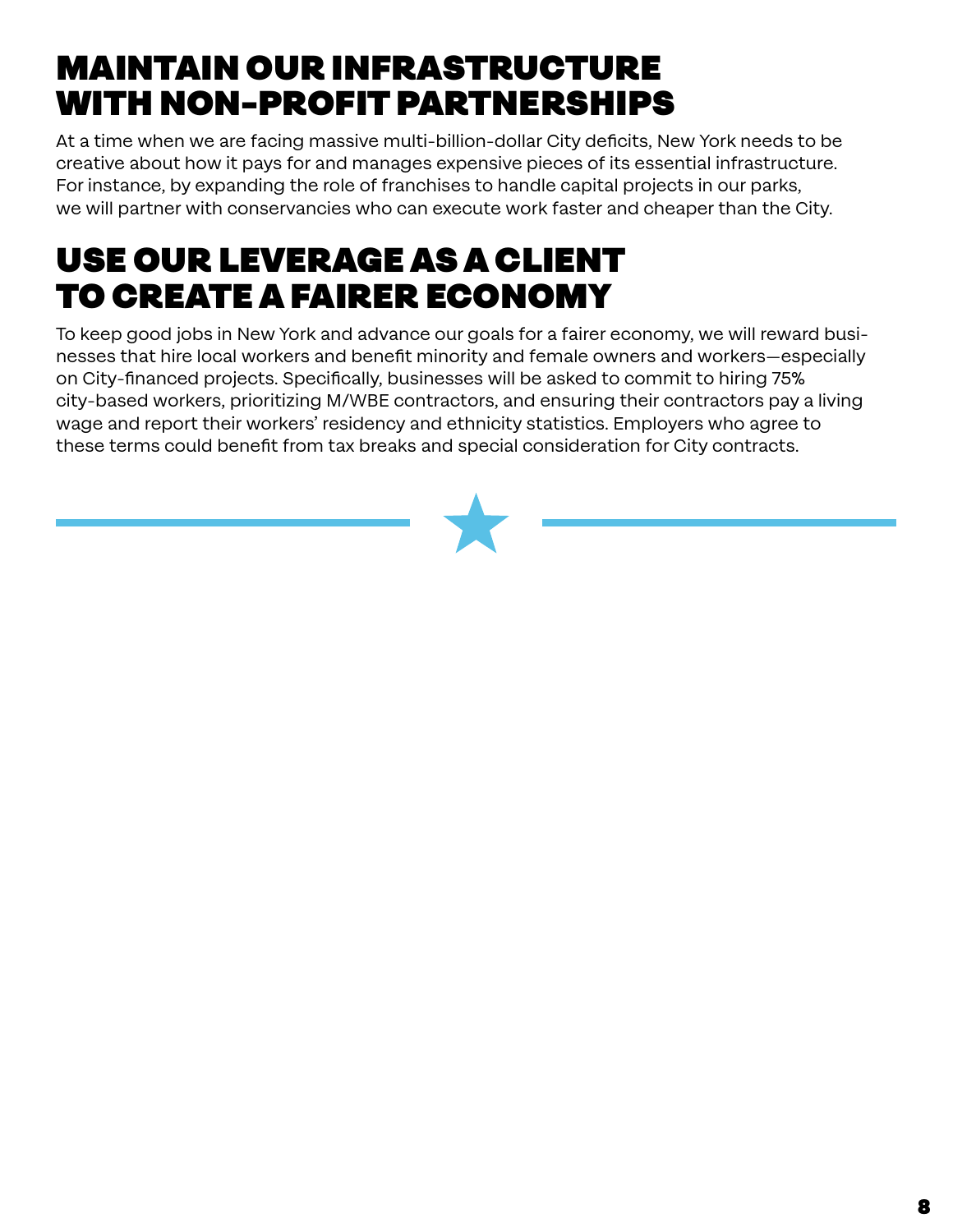## <span id="page-9-0"></span>A SAHER CITY **Public Health & Public Safety**

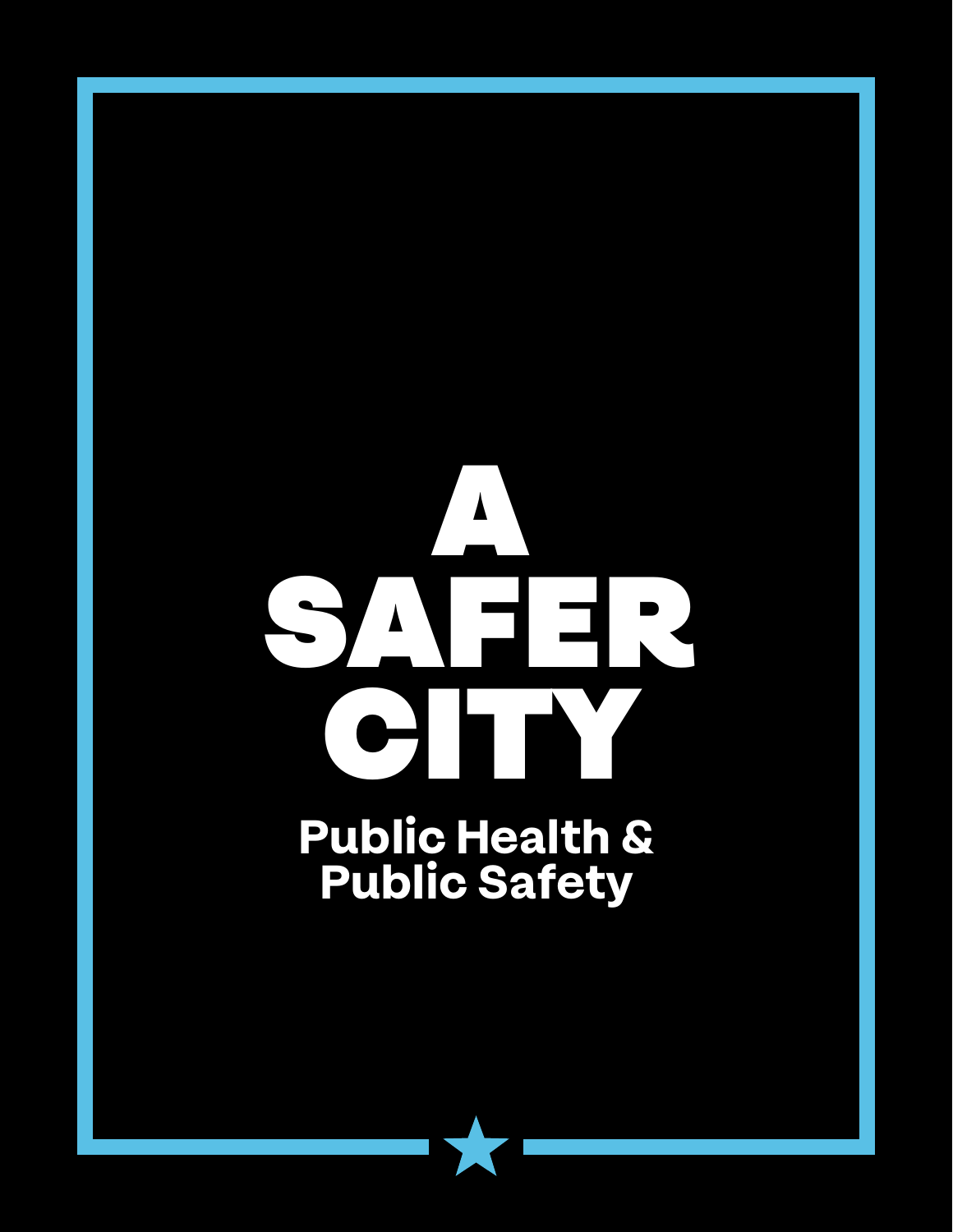## PUBLIC HEALTH

#### BIG STEP and the

#### BRING HEALTH CARE RESOURCES DIRECTLY INTO LOW-INCOME AREAS

Two major reasons that the pandemic hit lower-income communities the hardest are lack of access to healthcare and a near total failure by government to effectively reach those communities on the ground. During the pandemic and after, health professionals should be paired with local organizations and workers to go into those same communities and set up in NYCHA complexes and open storefronts, partnering with public and private providers, creating a one-stop shop for basic exams, preventive care, and resources to live a healthier life. These locations would be accessible to any New Yorker, including those who are uninsured or undocumented.

#### TREAT SOCIAL ISSUES AS PART OF HEALTH CARE

Poverty, homelessness, unemployment and food insecurity all directly lead to poor health—yet hospitals are largely not equipped to address those issues. By utilizing the extra capacity in H+H hospitals to co-locate social services, we will address both the social and physical causes of illness, leading to much better outcomes and cost savings.

#### INTEGRATE HOUSING ASSISTANCE INTO HOSPITAL STAYS

Every \$1 invested in housing and support is estimated to reduce public and hospital costs by \$2 the following year and \$6 in subsequent years. That is why we will identify if there are housing issues for each indigent patient and offer direct housing help at hospitals through community-based organizations.

### EXPAND PREVENTATIVE HEALTHCARE AT H+H

Our healthcare system should include far more education and resources to promote lifestyle medicine habits, such as healthy eating and self-care, that can treat and prevent illness. We will open additional health clinics like the one we established at Bellevue Hospital, the Lifestyle Medicine Program, to teach healthy habits, prevent and reverse chronic disease, and promote preventive care.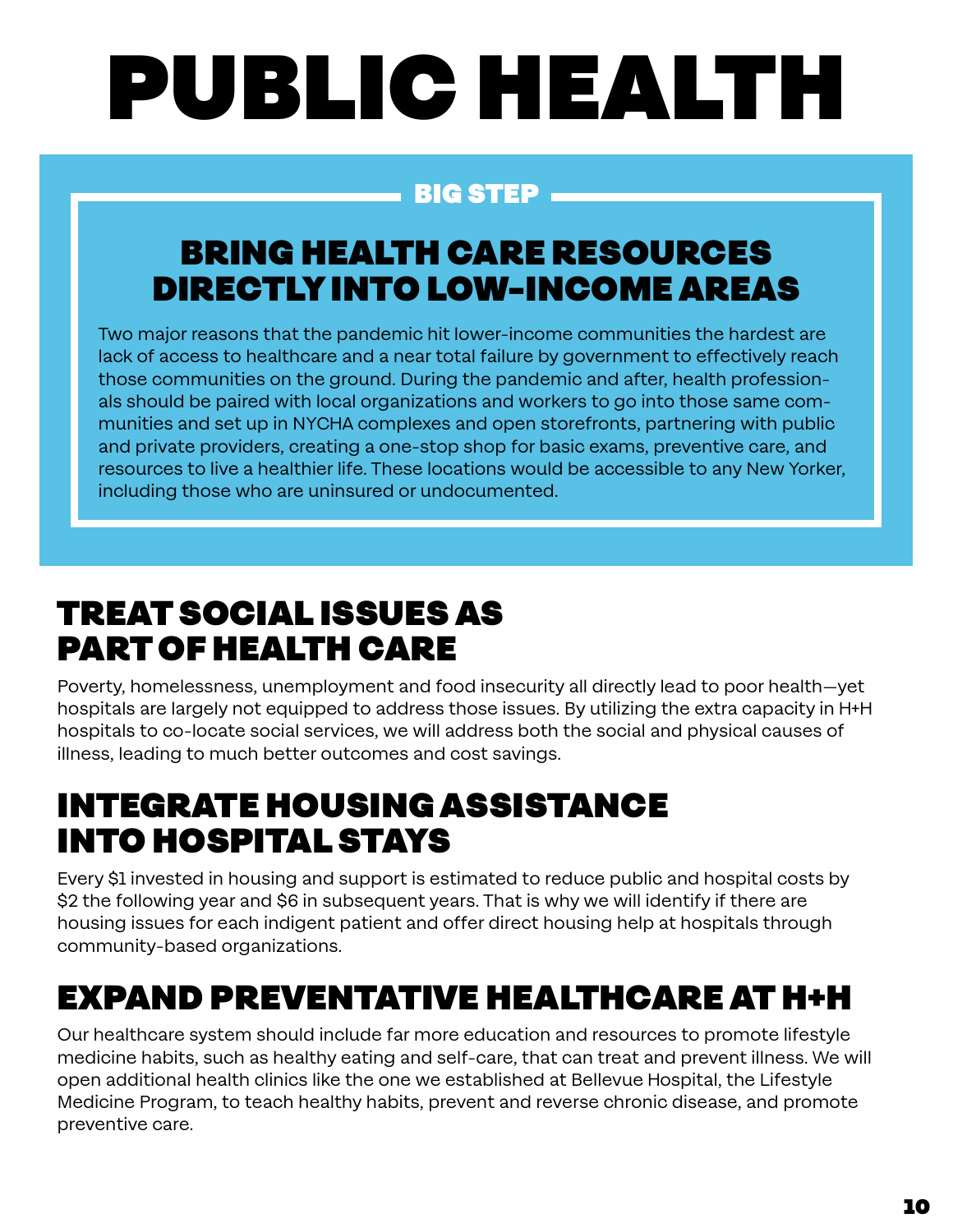#### SIGNIFICANTLY INCREASE COVID-19 TESTING, EDUCATION AND TREATMENT

During the pandemic, the City is relying far too much on private health companies and hospitals to conduct COVID-19 testing and vaccinations. And we have failed to adequately address the lack of information and spread of misinformation in hard-hit lower-income communities—especially those that do not speak English—through credible messengers who can help prevent the spread through education and resources. Now we must also get those same communities vaccinated as quickly as possible. To do that, let's engage an army of messengers using the infrastructure of the recent census outreach program, working with local organizations. And let's put COVID-tasked health workers directly on the ground in dedicated spaces in lower-income areas, including storefronts and pharmacies for an expanded footprint.

#### FORM A UNIFIED CITYWIDE HOSPITALS NETWORK

COVID-19 showed us how lack of coordination between our health providers creates inefficiencies and inequities that cost lives. When the system is set up to equitably distribute poorer, uninsured patients, outcomes will improve. We will form a unified citywide hospitals network that coordinates care for indigent patients and shares data for more efficient use of the city's collective healthcare resources in a crisis across both private and public hospitals.

#### MANAGE OUR FOOD RESOURCES TO FIGHT HUNGER

There is an overall lack of information of available food resources throughout the five boroughs. Poor communication and information sharing negatively impacts efforts to connect food insecure individuals with SNAP benefits, food pantries, soup kitchens and other food resources; and this is evident now more than ever in the midst of the COVID-19 pandemic. We will form an integrated and community-engaged structure to coordinate food policy in NYC. A critical component of this structure will be to create and maintain easily accessible databases that New Yorkers and public officials can use to monitor and ensure equitable access to nutritious food across all of our communities.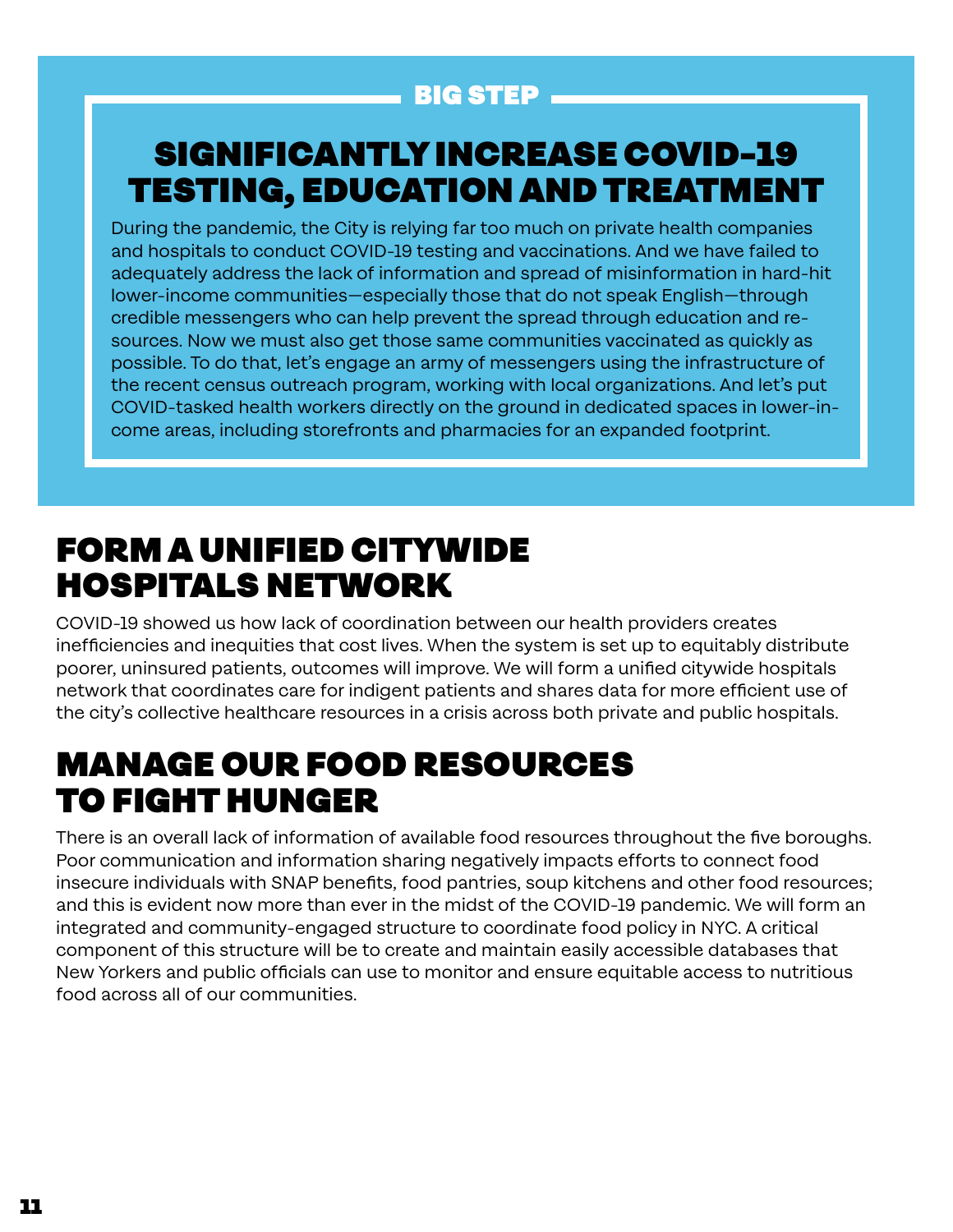#### ADDRESS THE NEEDS OF THOSE LIVING WITH SERIOUS AND PERSISTENT MENTAL ILLNESS

Sometimes the best policy is not something new and flashy, but rather to double down on programs with proven track records. We know, for instance, that the Fountain House model of care—which creates structured therapeutic social settings for members—helps people living with serious and persistent mental illness transition from therapeutic to non-therapeutic settings. Individuals who use Fountain House for residential rehabilitation services are consistently less likely to be admitted to the hospital or to use the emergency department. So we will expand this program citywide.

### REIN IN HOSPITAL COSTS

Costs for care and procedures to patients can vary wildly from hospital to hospital in the city, surprising New Yorkers—even those with private insurance plans—with massive bills and indicating that pricing in some cases is more about profits than the actual cost of healthcare. To reduce the cost of healthcare for New Yorkers we will:

- Reveal the true cost of healthcare by requiring greater transparency by providers both at the point of care directly to patients and in providers' overall reporting to the public.
- Convene a roundtable of unions across sectors to collectively bargain with hospital systems in order to standardize pricing.
- Push the State to require hospitals to charge the same amount for each procedure and require insurance companies to pay the same amount as well.

#### PROTECT SAFETY NET HOSPITALS

Our safety net hospitals have long been under-funded and were teetering on the brink even before COVID hit. Federal funds to fight the virus have kept them afloat for now—but the State has to adjust funding to shore them up long-term. And the City must also do more. To help safety net hospitals survive, we will pair them up with wealthier hospitals that are able to negotiate more financially beneficial rates with commercial insurers because they treat far more of their customers. The hospitals will then share those savings in a pool, using their buying power to lower costs for outer-borough safety net hospitals that need financial help.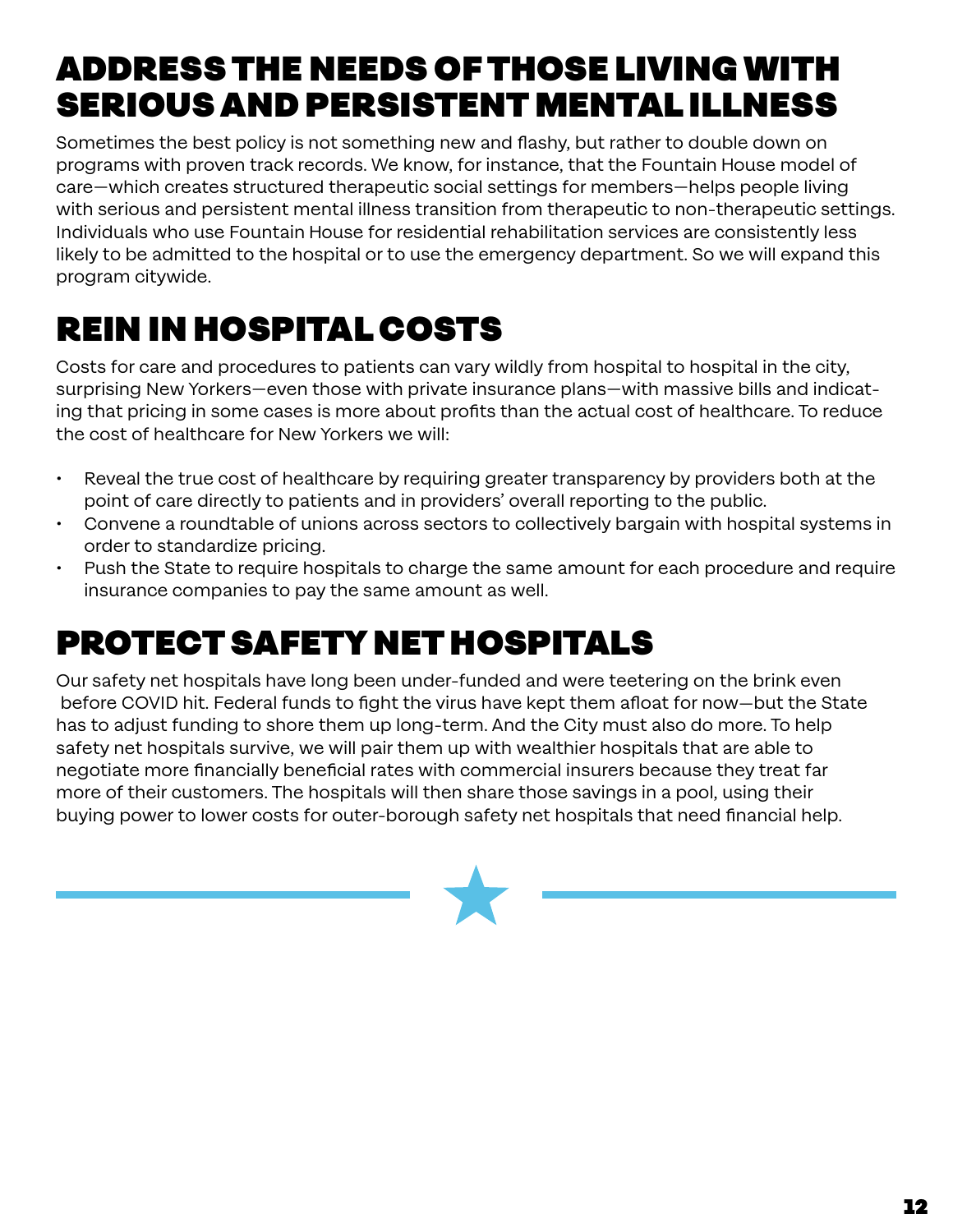## PUBLIC SAFETY

#### BIG STEP

#### REDUCE CRIME BY HAVING COPS FOCUS ON POLICE WORK

Most people don't realize that a large number of our cops don't actually spend their workdays fighting crime. Many, for instance, do clerical work, move barricades, and drive trucks. And even police officers tasked with fighting crime spend huge amounts of their time on court appearances and paperwork, not out in the street or conducting investigations or preventing crime. We can save \$500 million annually through strategic civilianization of NYPD units where the existing ratio of police officers to civilian workers is simply not necessary, and by lowering overtime costs using technology to limit time wasted on paperwork and court appearances. That money can then go right into programs proven to reduce crime, such as our Crisis Management System.

### TARGET GUN VIOLENCE

The number one driver of crime spikes in the city right now—and the perception that we are moving backward on crime—is gun violence. We must reverse this troubling trend, fast. To do that, we will:

- Reinvent the anti-crime unit as an anti-gun unit, hiring officers with the skills and temperament for this kind of intense, on the ground police work, targeting known shooters with precision policing tactics.
- Fully fund the City's Crisis Management System and allow for more centralized coordination between violence interrupters and different organizations throughout the city, including our hospitals.
- Convene citywide clergy leaders and law enforcement officials to partner on public safety initiatives in hotspots.
- Form a Tri-State commission to formulate policy proposals that would stop the flow of illegal handguns into our communities.
- Prevent guns from coming in through our bus and train stations with spot checks like the ones we use in subway stations.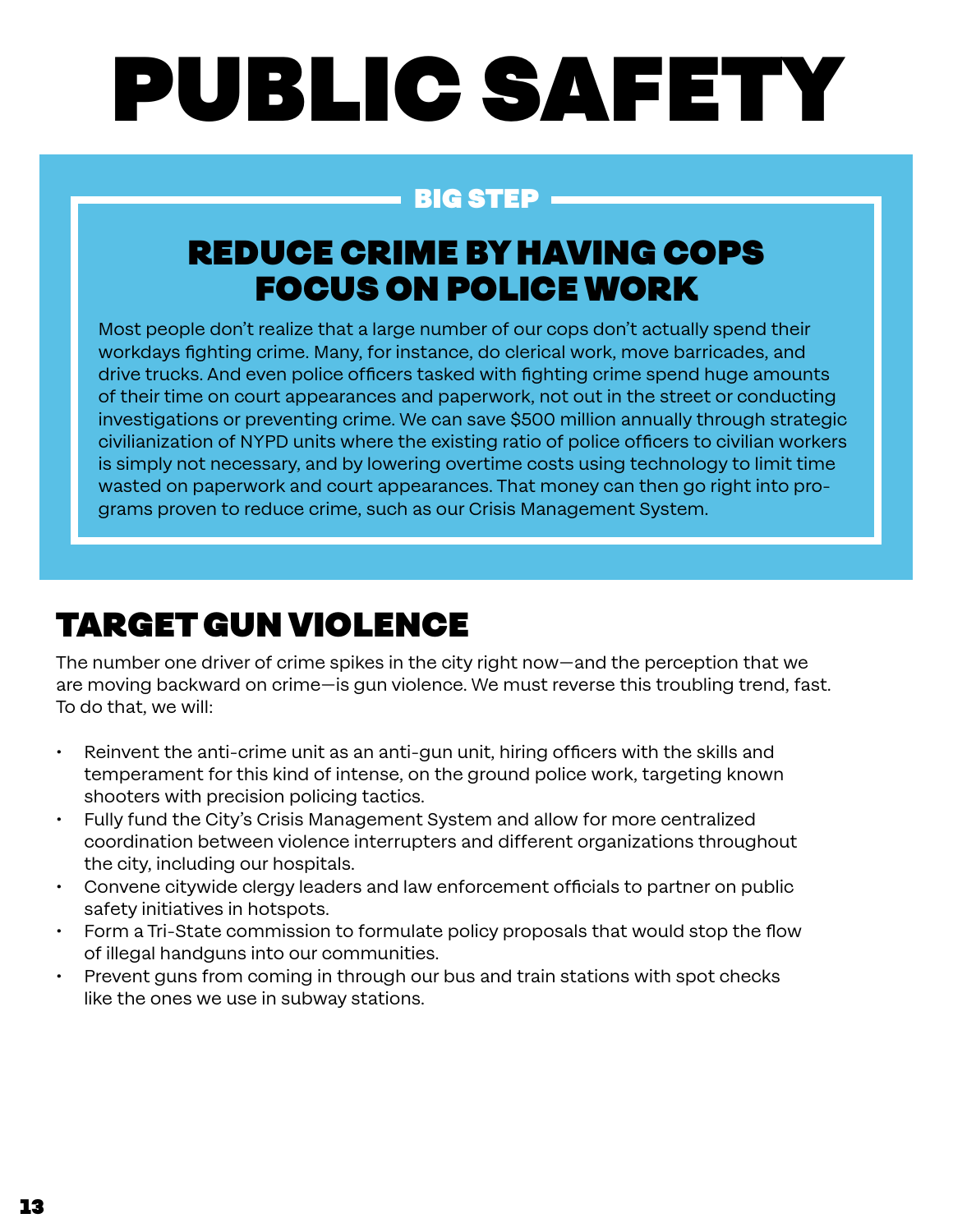#### DEAL WITH CRIME SPIKES BEFORE THEY GET OUT OF CONTROL

By using real-time governing tools and tracking crime trends to become predictive, we can quickly shift NYPD resources from one community to another to reverse bad trends. For instance, we will regularly shift detectives and other officers from low-crime areas to crime hot-spots.

#### TACKLE THE TRAUMA THAT FESTERS IN COMMUNITIES EXPERIENCING GUN VIOLENCE

Living in a high-crime community and experiencing gun violence creates trauma that impacts a youth's ability to perform in school and achieve in life. Without adequate services that address trauma and allow for healing, youth are placed at higher risk of incarceration, teenage pregnancy and homelessness. Prevention and follow up measures that serve to heal and support these youth are best delivered by trauma-trained credible messengers paired with mental health professionals, social services and violence interrupters. We will recruit, hire, and train community residents who have real-life experience to provide an immediate post-crisis healing space for, and to develop a working relationship with, affected youth. This helps reduce feelings of isolation and mistrust, cultivate shared investment of community-centered healing, and reduce the fear often associated with living in a high-crime, high-poverty neighborhood.

#### BIG STEP

#### ADD LOCAL BLACK AND BROWN OFFICERS WHO WILL RESPECT AND PROTECT NEW YORKERS

One reason the NYPD continues to be plagued by incidents of bias and brutality is that the department still needs to become much more diverse. We will address this by recruiting from the very same neighborhoods that are suffering from crime, which are mostly Black and Brown, and by allowing peace officers at City agencies—who are not police officers and who are also more likely to be Black and Brown—to be promoted to the NYPD.

#### TRAIN NEW NYPD LEADERS AT TOP INSTITUTIONS

The biggest companies in the world regularly send their executives to executive training programs at elite institutions. Our next generation of police leadership should have access to the same training to improve department performance—both on crime and civil rights. The department will work with private companies who are willing to sponsor spots for NYPD supervisors at the leadership academies they send their own management staff to, helping train a new generation of brass to think critically, behave honorably and lead effectively.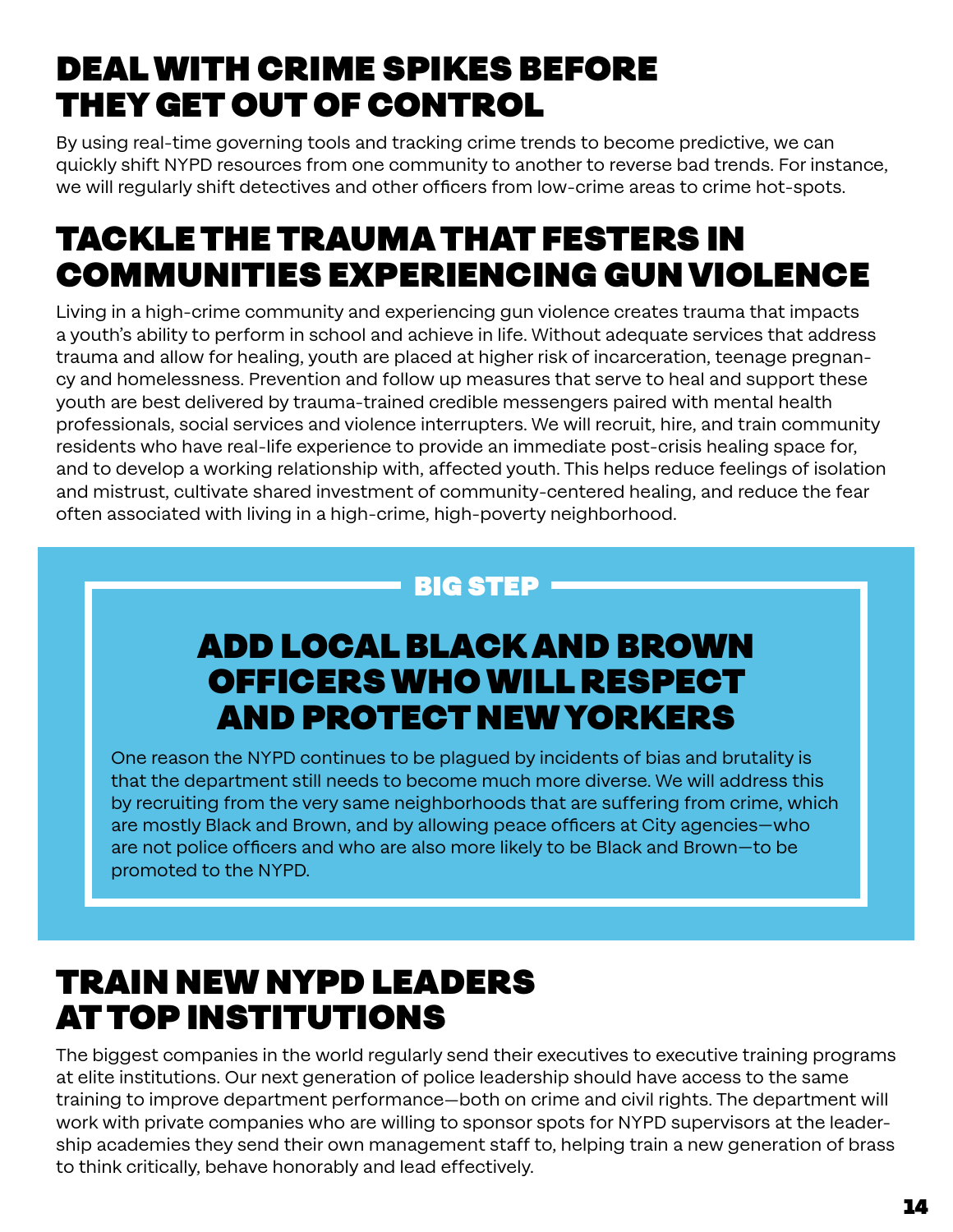#### PUBLICIZE THE LIST OF COPS THE NYPD IS MONITORING FOR BAD BEHAVIOR

The NYPD keeps its own "monitoring list" of cops with records of complaints and violent incidents. We will make it public to be transparent and build trust.

### MAKE IT EASIER FOR GOOD COPS TO IDENTIFY BAD COPS

Most police officers could tell you about a few bad cops they work with or have run in to—and most cops resent their behavior because it brings down their profession and makes it harder for them to do their job. At the same time, it is dangerous for cops to report those bad apples. So we will make it easier for cops to anonymously report bad behavior by their colleagues that results in swift action through an outside system overseen by the Department of Investigation, protecting whistleblowers and exposing problem police.

### CREATE A CITYWIDE LAW ENFORCEMENT INTELLIGENCE COMMITTEE

To improve NYPD transparency and oversight over sensitive policing operations while still maintaining needed information security, we will create a citywide law enforcement intelligence committee. The NYPD will regularly report to and share information with the committee, which will include the mayor, council speaker, council public safety chair, public advocate and borough presidents. Each of these individuals will receive top secret clearance. The committee can also then vote to determine when and how information on operations is disclosed to the public, rather than relying on the NYPD to make proactive disclosures.

## CONNECT PRECINCTS TO THE COMMUNITY

To make precinct houses more accessible to the communities they serve, we will revamp them to be more welcoming; improve them with public high-speed internet and wi-fi access; and hire specialized outreach and public information staff to change the culture of the houses into places where residents can come to learn about and participate in social and NYPD services and programs, particularly for families, children and youth.

#### EMPOWER COMMUNITIES TO HAVE A SAY IN THEIR PRECINCT LEADERSHIP

Community policing is just a slogan if the NYPD is not, in fact, acting on what a community wants and needs. We will empower community boards and precinct councils to play a role in approving and vetoing by supermajority any precinct commander candidates and community affairs officers within their respective areas.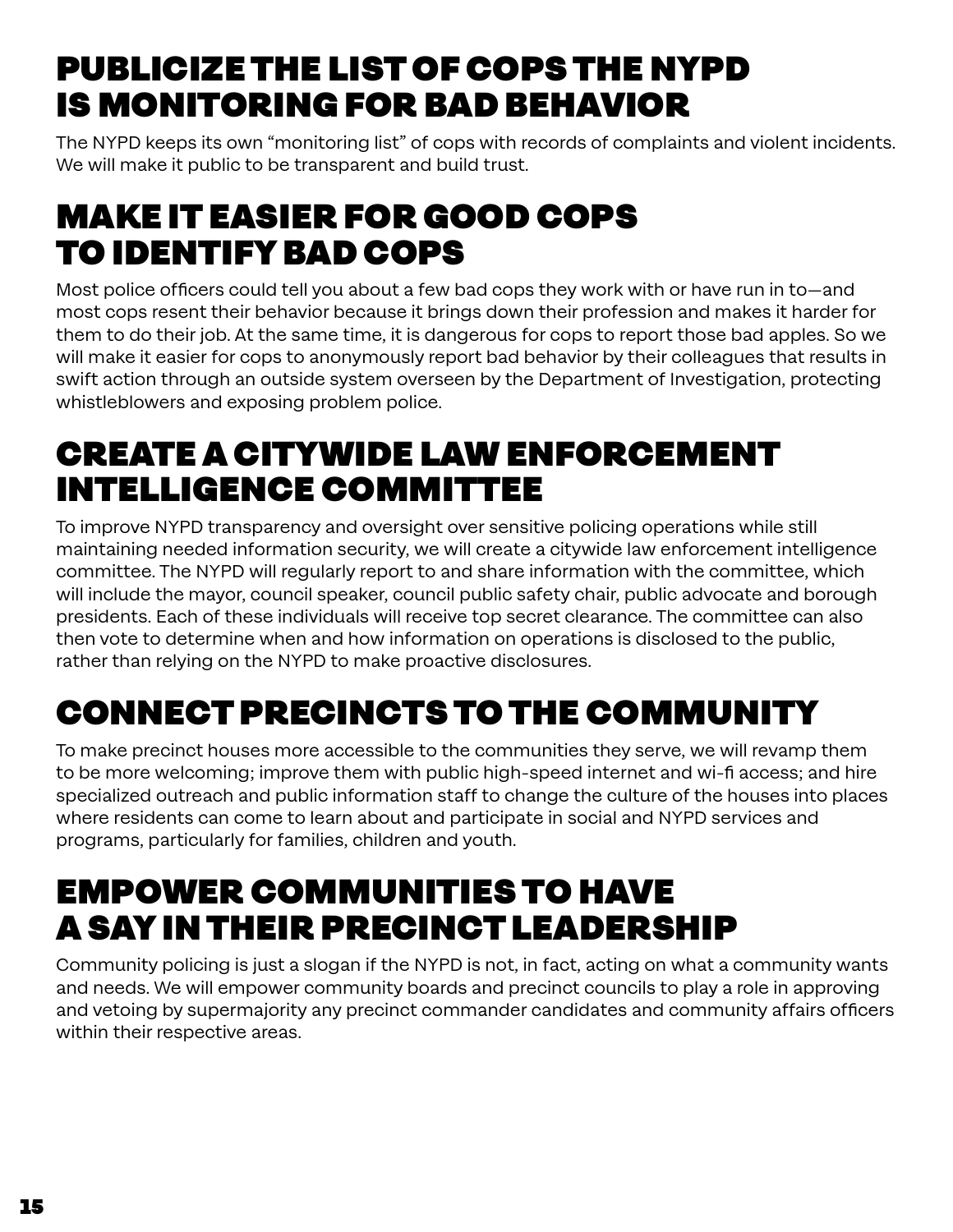#### ADDRESS DOMESTIC VIOLENCE ABUSERS' TRAUMA SO THEY STOP PERPETUATING **VIOLENCE**

The NYPD responds to approximately 230,000 domestic incidents each year and 18% of homicides in NYC are due to domestic violence. Many abusers are repeat offenders. We must acknowledge that current programming to change abusers' behavior is insufficient and doesn't deal with root causes, which are often traumas experienced by the abuser themselves. To address this, we will launch the "Family Violence Perpetrator Program", based on cognitive and behavioral therapy, in order to evaluate abusers' traumas and treat them to prevent further violence.

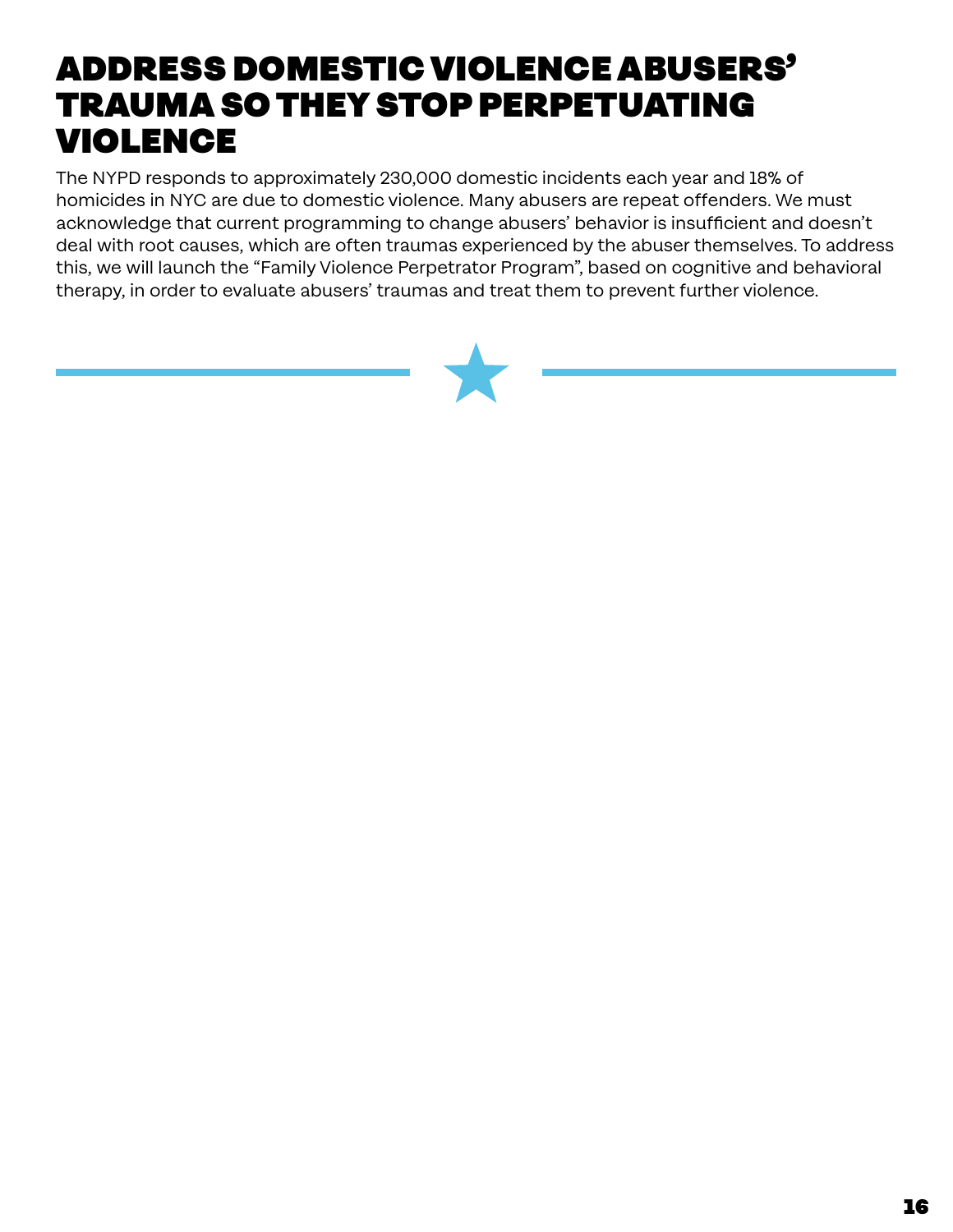# <span id="page-17-0"></span>A FAIRER CITY

**The Economy & Housing and Development**

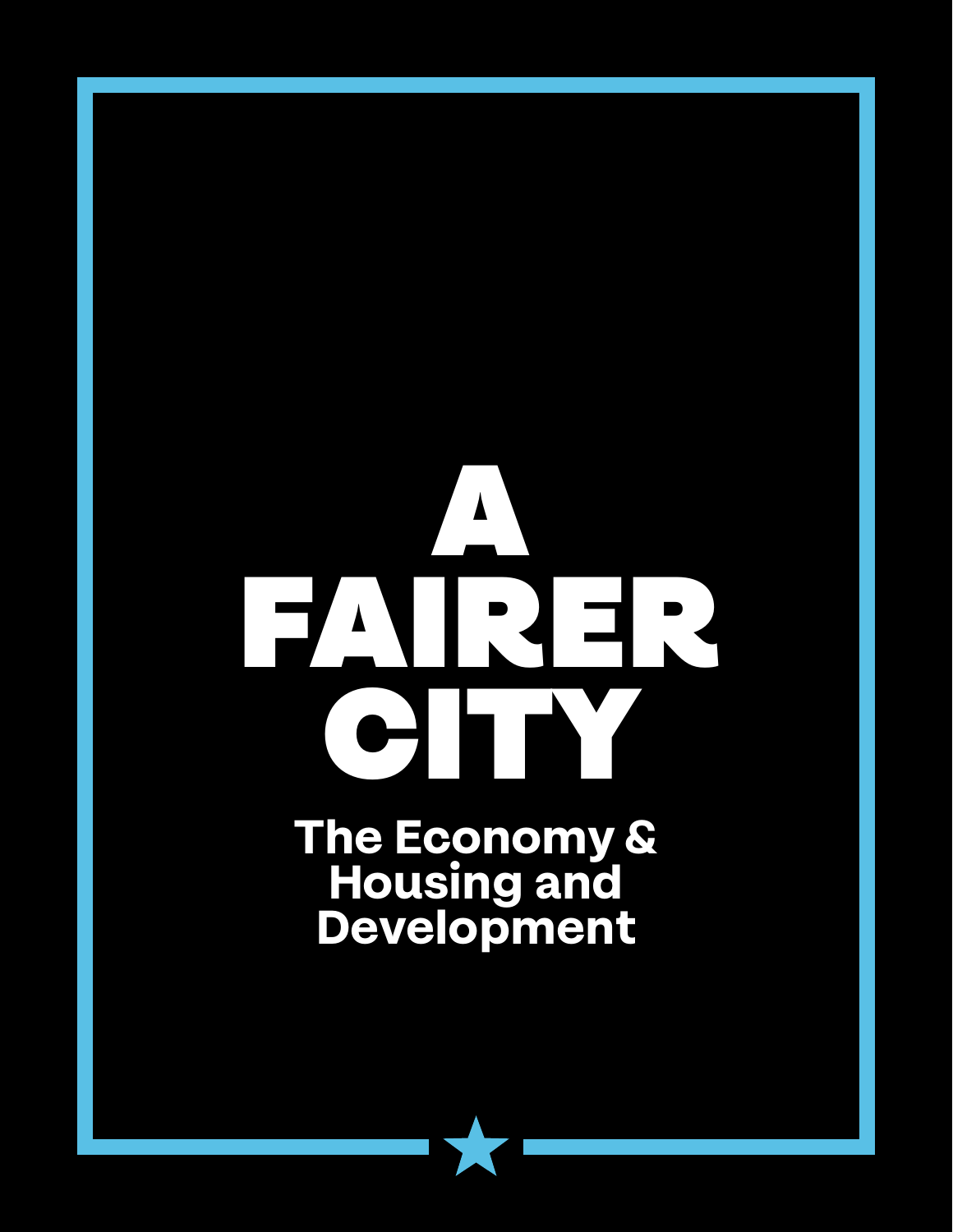## THE ECONOMY

#### BIG STEP

#### KEEP BUSINESSES OPEN AND EMPLOYEES WORKING WITH TAX RELIEF

Business owners are struggling to stay open as income for many stays low during the pandemic, forcing them to lay-off workers and close-up shop. To keep New Yorkers working—particularly in the service industries—we will allow businesses that pay the Commercial Rent Tax a break for two years if they demonstrate hardship and commit to certain employment levels.

## ATTRACT NEW OUT-OF-TOWN BUSINESSES

The Relocation Employment Assistance Program (REAP) has successfully drawn new businesses here from outside the state by providing a tax credit per employee per year if they locate in certain areas of the city. We will expand that to bring more business to New York.

#### MAKE NYC THE LIFE SCIENCES CAPITAL OF THE WORLD

Life sciences is one of the fastest-growing industries in the world—and these companies want to locate in cities where they will have access to leading hospitals, universities and investors. To bring them to New York, we will double-down on the existing life sciences initiative with incentives and zoning changes that will draw in private investment and federal dollars for research.

#### CREATE "TAX-FREE TUESDAYS"

Out-of-town tech companies, such as Amazon, have asserted market dominance in our city at the expense of small business owners—an existential problem for our small businesses that only deepened during the pandemic. This is why we will implement a weekly sales tax holiday, every Tuesday, on services and products that are more likely to be paid for in-person to incentivize New Yorkers to spend locally. We will offset the cost of this weekly holiday by more fairly taxing online transactions such as streaming services, which are not currently taxed.

#### ALLOW FOR MORE LOCAL ECONOMIC DEVELOPMENT GROUPS

To create on-the-ground leadership that will aid local economic growth, we will ease restrictions for communities to form new Business Improvement Districts and merchants' associations along diverse commercial corridors.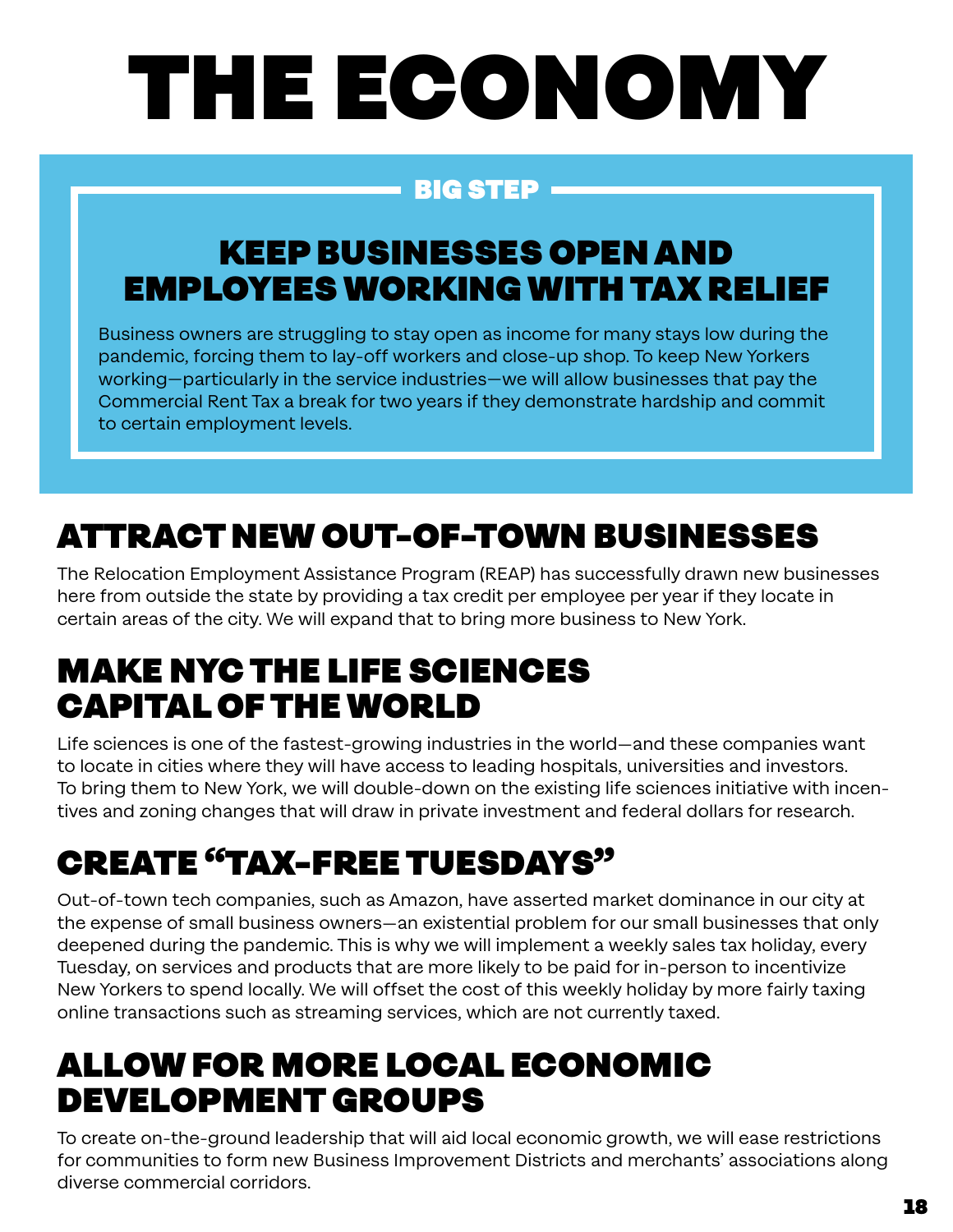#### EXPAND THE EARNED INCOME TAX CREDIT

In order to keep precious dollars in the hands of New Yorkers who most need it—and who are most-likely to put it right back into our local economy—we will boost the City's Earned Income Tax Credit amount for frontline workers by increasing their share to 30% of the Federal return.

#### BE THE BACK OFFICE FOR OUR SMALL BUSINESSES

It is estimated that on average, small business owners spend 120 work days a year on all of the administrative tasks that come with owning a business. If the City offers "back office" assistance for these small businesses through local Chambers of Commerce, our mom and pop shops and entrepreneurs can save time and money on accounting and compliance needs, and focus on growing their businesses.

#### SLASH THE RED TAPE

Small businesses pay huge fees just to launch and stay in business, and then face large fines for relatively small violations—many of which are due to lack of education about the law, not knowingly breaking it. We will make the permitting process easier and cheaper through our online system, and institute a warning system for violations that are not related to serious health or safety issues so that first-time offenders are given education in lieu of a fine. We will provide additional clarity to those who commit violations by categorizing every violation in a three level warning system: red, yellow and green. Each color corresponds to the number of days the owner has until the cure must be implemented.

#### ELIMINATE THE FEES FOR STARTING (OR RE-STARTING) A SMALL BUSINESS

The last thing we want to do in an economic crisis is charge people to start a new business—and re-start a closed one. All filing and registration fees will be eliminated.

#### SAVE OUR HOTEL INDUSTRY

Tourism is a key sector of our economy, and we must keep the welcome mat out for visitors who bring billions of dollars into our city every year, employing hundreds-of-thousands of New Yorkers. That means our hotels must stay open and their 50,000 workers must stay at work. To do that, we will suspend property tax debt interest for two years so that we do not push financially distressed hotels deeper into debt, forcing closures and layoffs.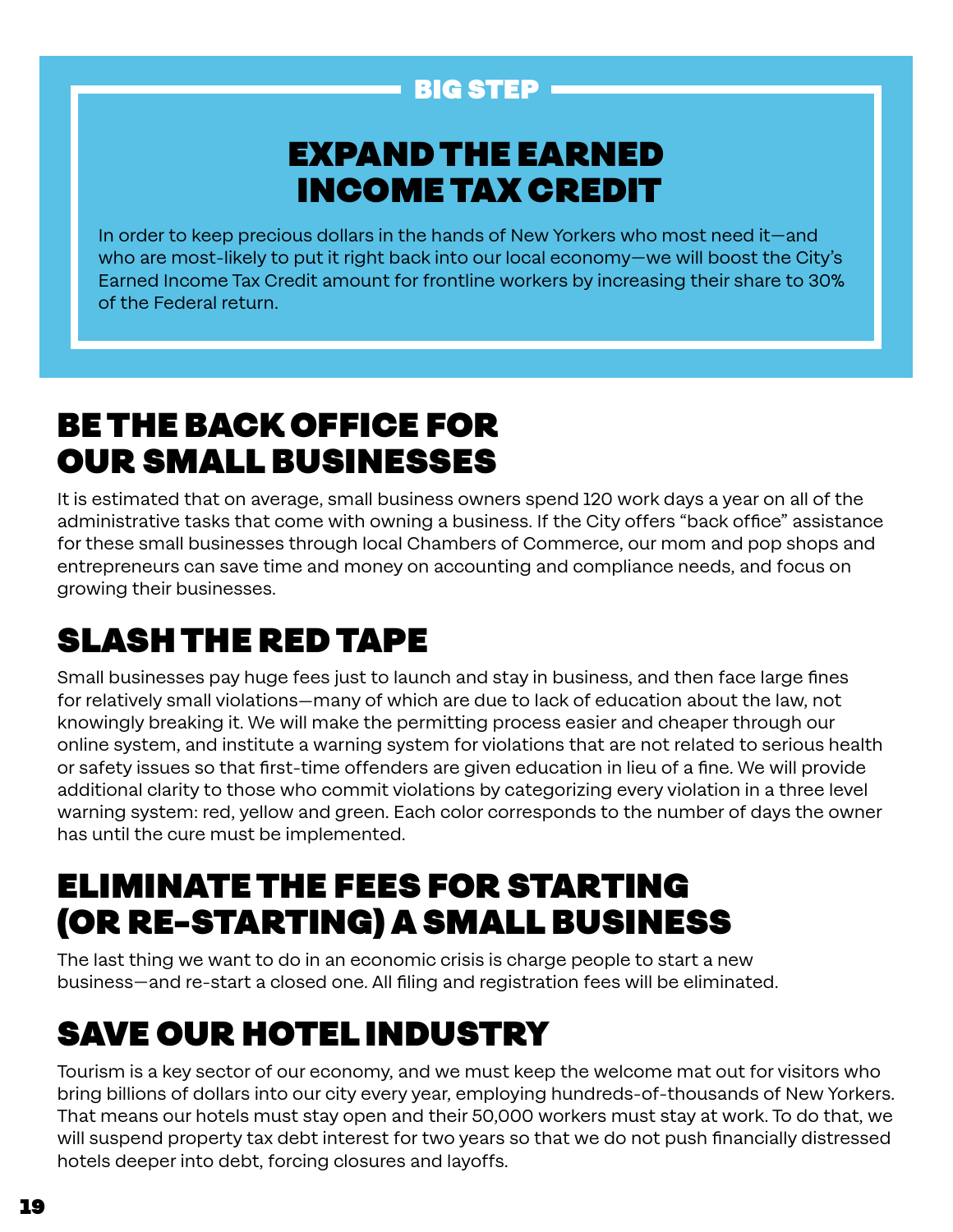## SERVE RESTAURANTS AND BARS RELIEF

In addition to providing building owners tax abatements so that their tenants—such as restaurants and bars—can remain open, the State should also share the cost of restaurants' workers for a period. Instead of simply paying unemployment to out-of-work food service workers, the State should be splitting the cost of their salaries with restaurant owners who commit to a certain level of employment, wages and hours while adhering to capacity limits and other health regulations. We will fight for this critical initiative to save our restaurant industry in Albany.

#### START A CITYWIDE INCUBATOR TO INCENTIVIZE SOLVING INTRACTABLE CITY PROBLEMS

The City, in partnership with investors and businesses prepared to invest in the long-term success of New York, will start an incubator to fund innovators focused on solving systemic citywide problems that lead to inequities. New Yorkers do not need another meal delivery service or another social media sensation nearly as much as we need our brightest minds to come together and solve issues such as job placement and outer-borough transportation.

#### ENCOURAGE STARTUPS IN INDUSTRIES OF THE FUTURE TO LOCATE HERE

It is far too difficult for innovators and entrepreneurs to start their businesses in New York City. Real estate costs and high costs of living have made some of the most brilliant talent turn to other cities. We have suffered as a result because we have missed out on the job opportunities and the birth of fast-growing industries. So we will incentivize startups to move to our outer-boroughs where property costs are more affordable and to develop fellowship programs with CUNY schools in exchange for tax credits. We will also interview failed start-ups to see how the city could better serve entrepreneurs.

#### MAKE NEW YORK CITY THE WIND POWER HUB OF THE EASTERN SEABOARD

With waterfront assets like SBMT, the Red Hook Container Terminal, Port Richmond, the Brooklyn Navy Yard, and others, we have an opportunity to corner the market on wind power manufacturing and other green technologies. We must create a pipeline of education training from middle school, high school, college to educate our young people in this field using the forthcoming Harbor School Middle School, the Harbor School on Governors Island and universities like Kingsborough CC.

### EXPAND THE CITY'S M/WBE PROGRAM

Right now, the City does not do nearly enough to ensure that its M/WBE program is effectively leveling the playing field for business owners of color, who are now in a much more dire situation during COVID. For instance, M/WBE companies are often unable to participate in the City contracting process because prime contractors are not aware of how to connect with them. To fix this, we will match M/WBE companies with prime contractors and other agencies. We can do that by developing a Preferred M/WBE questionnaire to determine which companies are qualified to participate in bids and log the survey data in a searchable database.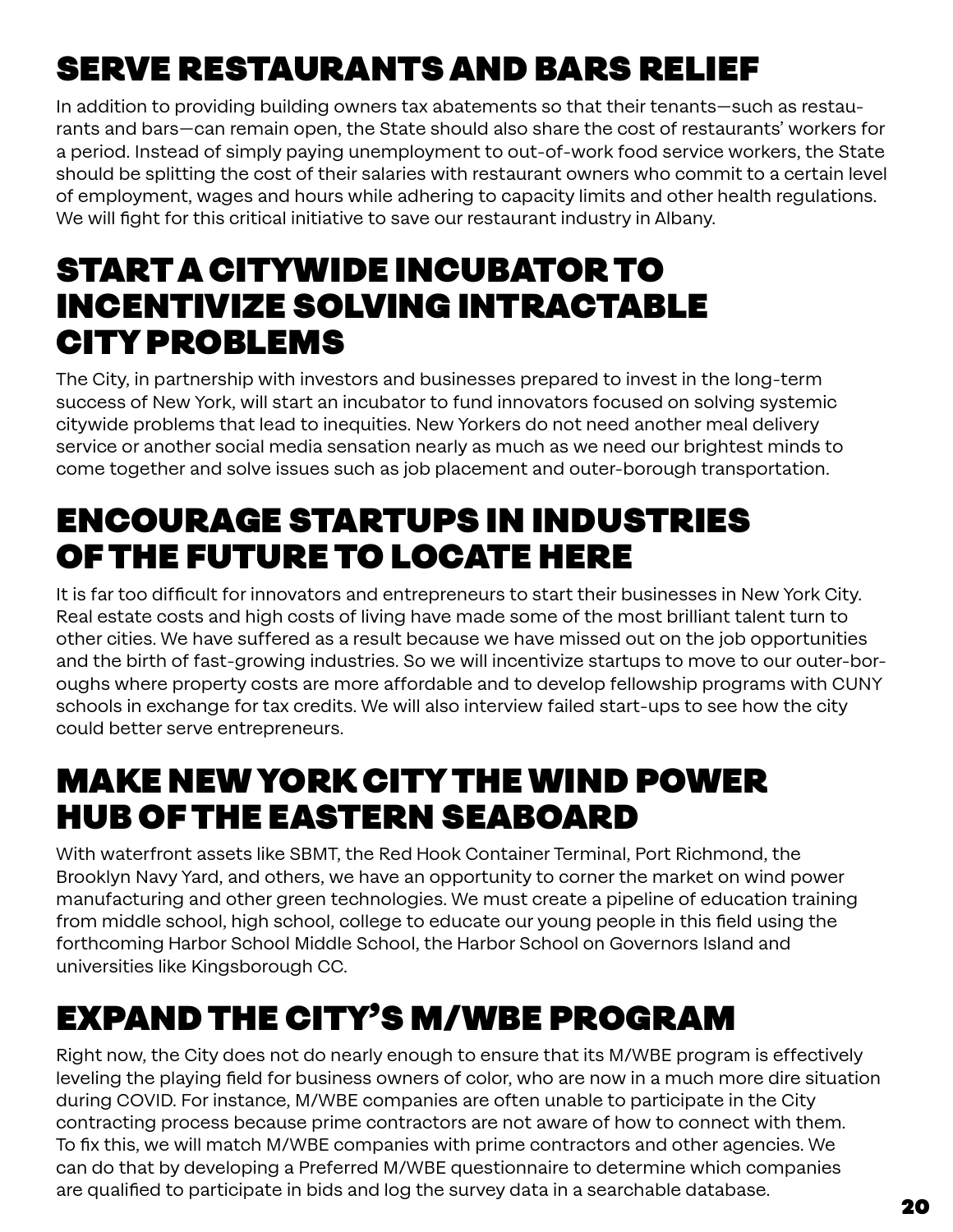#### DEVELOP A NEXT-LEVEL CITYWIDE JOB TRAINING AND PLACEMENT PROGRAM

The City has been trying to train its workforce and connect them to better job opportunities for generations, with varying success. Now we face a global marketplace where there is more competition than ever for labor and the skills needed for emerging, lucrative industries like artificial intelligence, cyber security and life sciences are in demand. We are woefully underprepared for this moment, revealed by the fact that we had hundreds-of-thousands of jobs that we could not fill before the pandemic.

Our program will go to the next level to prepare our workforce by utilizing metrics and connecting human services nonprofits, the private sector, and the communities that most need jobs to identify skill gaps and focus our training on areas we know will have jobs available for our workers. We will implement a data-oriented system with holistic and detailed skills mapping of the labor force by City Council district. Companies looking to hire will then submit a set of jobs and skills profiles. From there, we will match workers with job training and placement providers using local organizations and working with landlords with open storefronts to create service centers and outreach programs. Lastly, we will develop a public-private partnership with large companies established in New York to develop a talent portal with a centralized system of resumes and hiring information using a tool similar to the college admissions Common App process.

#### INVEST IN GREEN INFRASTRUCTURE THROUGH THE CITY'S CAPITAL PROGRAM

New Yorkers spend roughly \$19 billion per year on energy and it happens through the city's highly interdependent electricity, natural gas, and steam networks. This infrastructure is considered some of the oldest and most concentrated in the nation. By upgrading our electrical grid, transitioning our power source to wind and away from natural gas, and implementing traffic controls to reduce idling, we can improve the quality of life of New Yorkers and create thousands of new jobs, especially those in low-income communities facing environmental injustice. These investments are not only the moral path to take, they also make common economic sense because they will create good paying jobs for New Yorkers and businesses will be able to rely on resilient infrastructure in the face of a rapidly changing climate.

#### MAKE THE SUMMER YOUTH EMPLOYMENT PROGRAM YEAR ROUND

We know summer jobs programs help youth develop crucial skills, which lead to better criminal justice, academic, and employment outcomes. In the immediate term, they also help families make ends meet. We need to make these programs year round—and we will.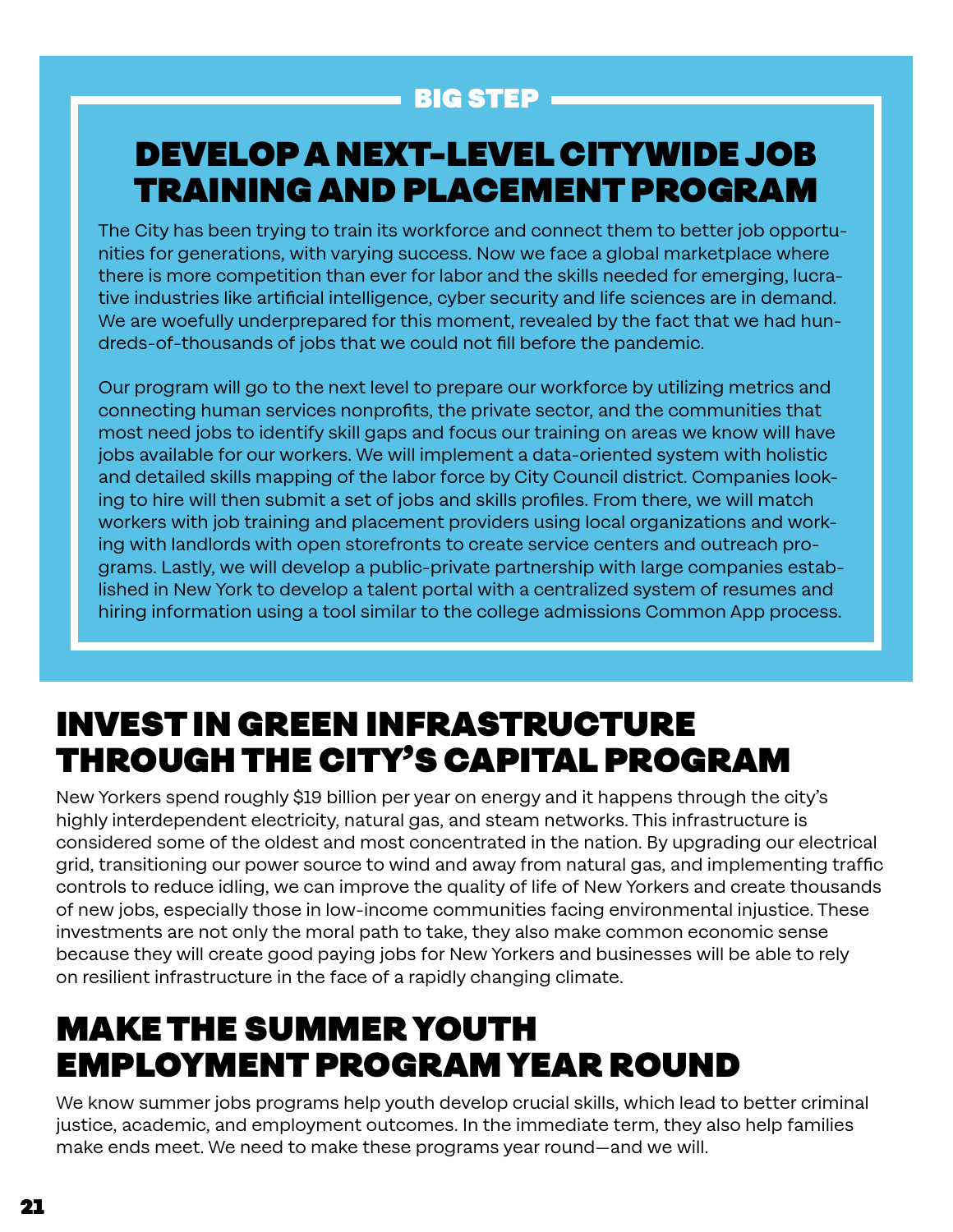#### ENSURE DIVERSE, EQUITABLE GROWTH

To ensure we are making our economy fairer as we make it larger, we will hire a Chief Diversity Officer to drive change on equity for minorities and women, and also create a tool to track the share of M/WBE contracts and how much the City is spending on those companies versus others in real-time. We will also much more closely track who these M/WBE employers and contractors are employing. And the Officer will be tasked with tracking gender pay equity and the progress we are making toward closing the gap. First they will focus on pay equity within City agencies and then we will push to track it across private employers in the City.

#### HELP THE UNBANKED AND UNDERBANKED BUILD WEALTH

New York City has 350,000 households that are unbanked and another 680,000 households that are underbanked, meaning they must rely on services such as check cashing or payday loans. Without access to proper banking we are sidelining thousands of people from our economy and we are allowing industries such as payday lending to flourish that profit off of poverty. Community-based banks in lower-income areas that remove minimum balance requirements and overdraft fees will be granted property tax relief, or their landlords will, in exchange for sharing that relief as a rent break.

#### CREATE A NETWORK OF COMMUNITY-BASED BANKS TO INVEST IN UNDERSERVED AREAS

Our locally owned businesses did not get adequate help from the federal aid package because the federal government funneled money through big banks who were either unable or unwilling to provide direct assistance—especially to small businesses in communities of color. We will create a formal local banking network and help these lenders have a more robust equity base. Once these lenders are eligible for State and federal loan programs (the way big banks have long been eligible), they can work with the City to determine the best local small business owners to lend to.

#### REMIND THE WORLD THAT NYC IS STILL THE CENTER OF THE UNIVERSE

We will organize the largest employers in New York to develop, fund and implement a marketing plan for our city to the rest of the world unlike any ad campaign we have ever undertaken. In addition to pitching our city as the place to visit, live and invest, we will showcase our commitment to public health and public safety to inspire confidence that this is the place to be.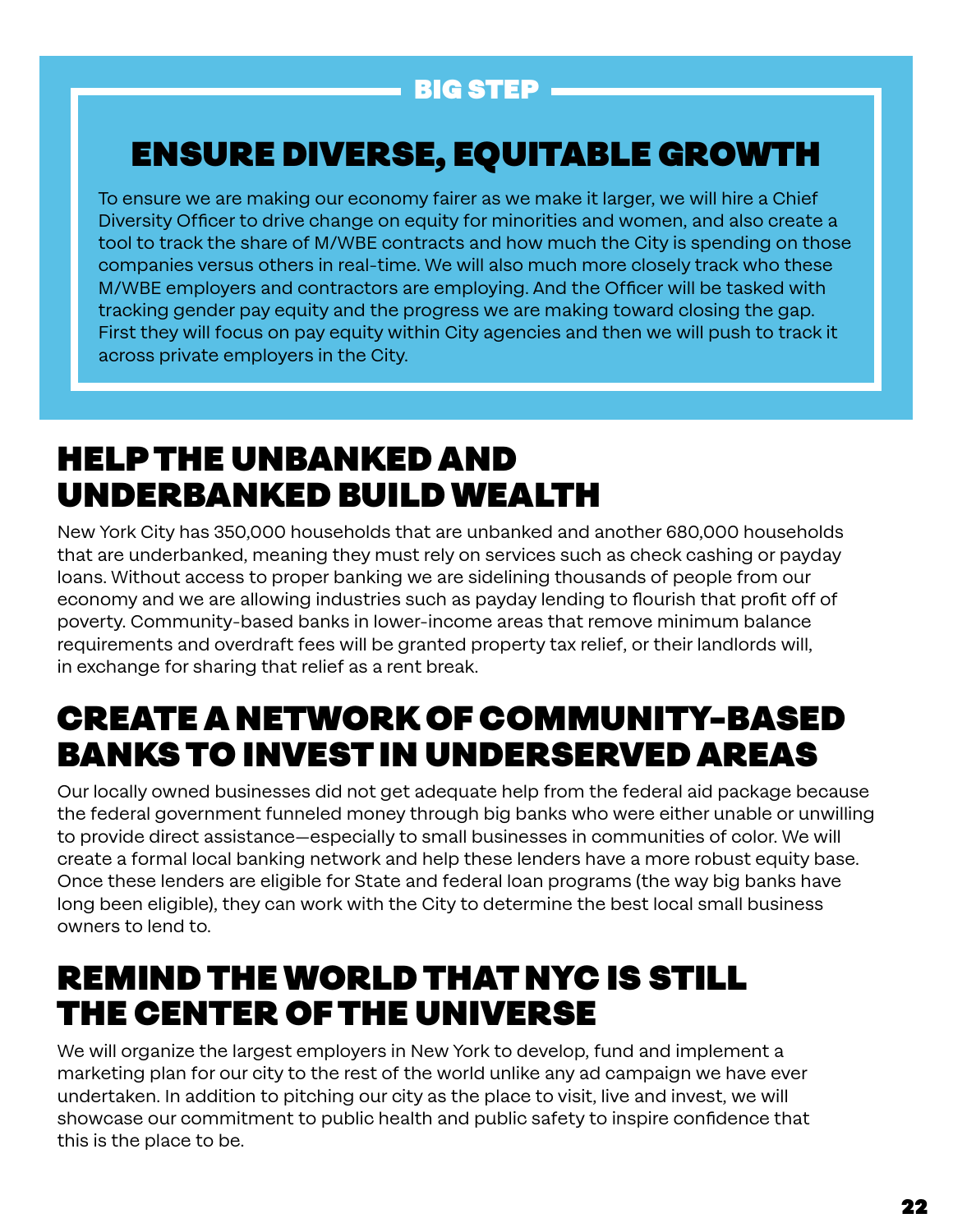#### RETURN TO URBAN AGRICULTURE

Centuries ago, New York made its own food and the agriculture industry was one of its largest employers. Today, we rely almost entirely on out-of-town, out-of-state, and outof-country producers for everything from the apple we buy at the bodega to the meals served to our kids in school. By creating a new set of building codes, business rules and tax programs for urban farmers—and supporting local producers with guaranteed City contracts—we will create jobs by building vast in-city sites that produce food for restaurants, schools and food-insecurity programs through cutting-edge techniques such as vertical farming and hydroponics, often sharing space with renewable energy plants and other sustainability infrastructure.

#### REINVEST IN WHAT MAKES NYC BEAUTIFUL

The pandemic has had an outsize impact on the arts and cultural institutions. Long-term this will also hurt tourism, which provided 400,000 jobs pre-COVID. We will reduce unemployment in this sector while returning our city to the pinnacle of arts and culture by:

- Providing free space for artists to create by repurposing vacant storefronts to create free co-working and studio spaces for creatives and collaborators.
- Turning our open spaces into spaces for art by tasking the Department of Cultural Affairs to greenlight more open spaces to be utilized as stages and for art installations.
- Investing in green art by commissioning artists to paint murals with paint that turns pollutants and harmful compounds into harmless nitrates and carbonates in the atmosphere, beautifying our city as we rejuvenate it.
- Creating a public/private partnership to create murals on blighted properties.

#### BIG STEP

#### EMPOWER IMMIGRANTS WITH MUNICIPAL VOTING RIGHTS

There are more than 3 million immigrants in New York City. The vast majority of these New Yorkers cannot vote in local elections even though many are legal tax-paying residents. By allowing lawfully permanent residents and other non-citizens authorized to work in the United States the right to vote, we will enfranchise nearly 1 million New Yorkers who deserve a say in how their city is run—and who runs it.

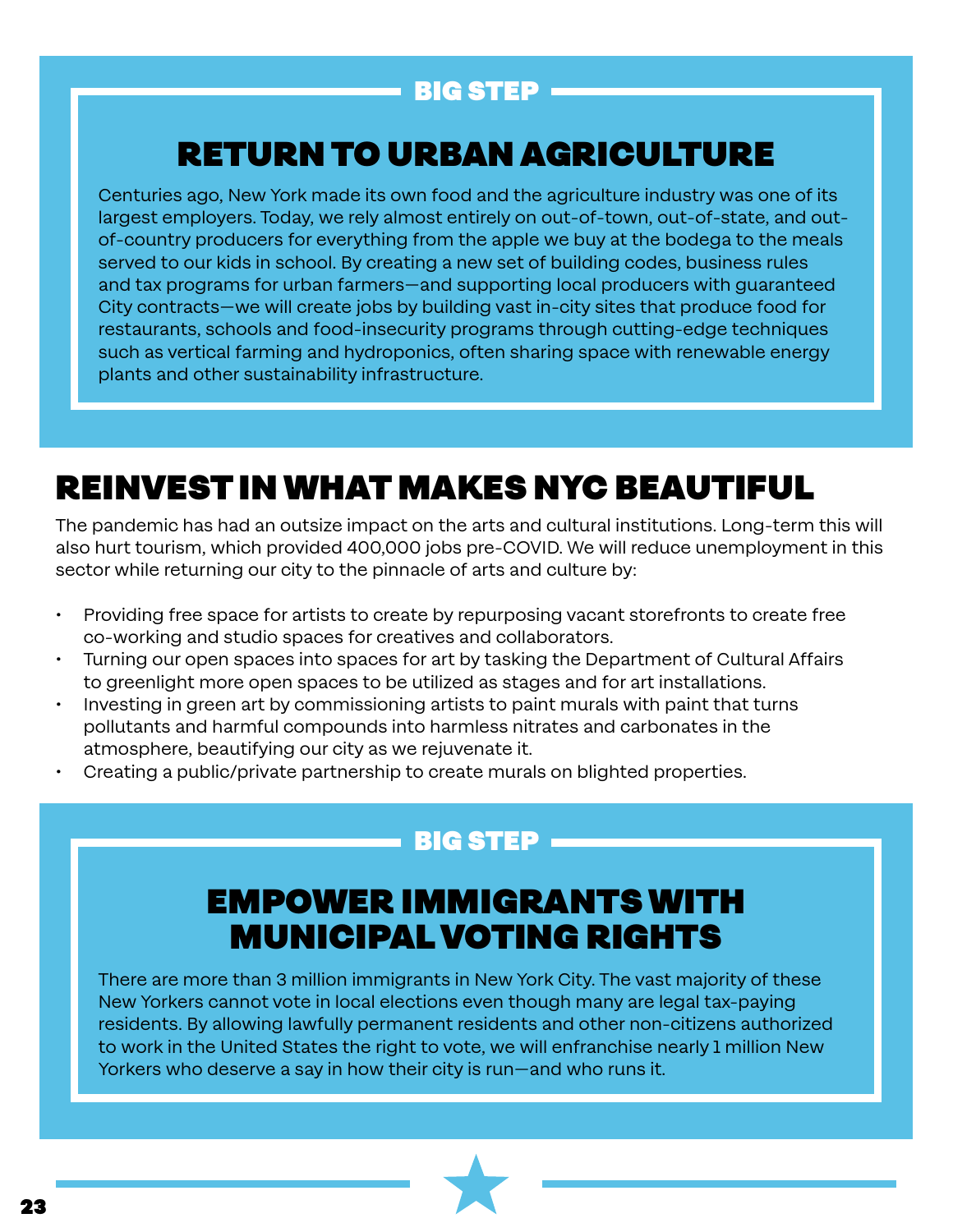## HOUSING & DEVELOPMENT

#### BIG STEP

#### ADD HOUSING—FOR EVERYONE—IN WEALTHY NEIGHBORHOODS

For years, our rezonings focused on adding apartments in lower-income areas—which often just led to higher-income people moving in, making communities less affordable, and often forcing out longtime residents. Instead, we will build in wealthier areas with a high quality of life, allowing lower-and middle-income New Yorkers to move in by adding affordable housing and eliminating the community preference rule in those areas, which prevents many New Yorkers from living in desirable neighborhoods.

### REPURPOSE CITY OFFICE BUILDINGS

We will convert some City office buildings into 100% affordable housing by taking advantage of more City workers working from home and consolidating workers that will still be in-person to free up space.

#### ALLOW PRIVATE OFFICE BUILDINGS AND HOTELS TO BECOME HOUSING

The pandemic has unfortunately left many of our hotels and office buildings empty. In some cases, their owners want to convert the buildings to housing, but current City regulations make that either too expensive or too challenging. By making some zoning tweaks and other rule changes, we can facilitate conversions where appropriate and add desperately needed housing stock—particularly at hotels in the outer boroughs.

### THINK BIG BY BUILDING SMALL

Outdated rules prevent New York developers from building the kind of small, cheaper microunits that are common today around the world. Homeowners in single family zones are also prevented from legally leasing "accessory units" like "granny flats". And single room occupancy units, or SROs, and basement apartments are still illegal, despite their common use elsewhere. By allowing for all of these to be built or legally used, we will quickly add hundreds-of-thousands of affordable apartments.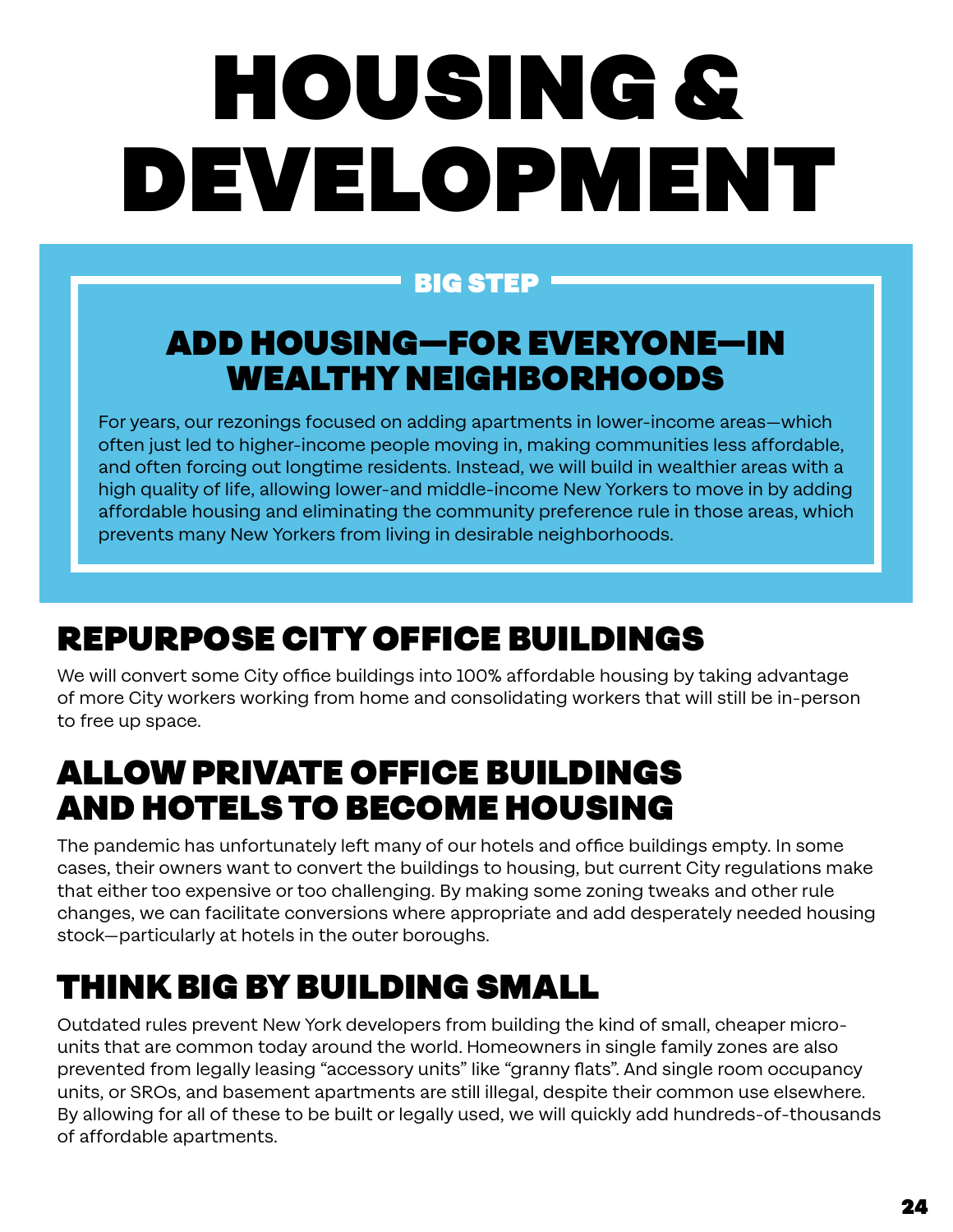#### EMPOWER COMMUNITY DEVELOPMENT CORPORATIONS

Community development corporations (CDCs) were a major reason New York was able to build its way out of the fiscal crisis in the 70s and 80s—by granting these local organizations property and funding to bring economic investment to their own neighborhoods. We will do that again to reinvigorate distressed lower-income areas by creating new economic activity and affordable housing.

#### GIVE FAITH-BASED INSTITUTIONS THE TOOLS TO PROVIDE HOUSING

Faith-based institutions have the social vision and local understanding to advance affordable and supportive housing projects with excess development rights on their own properties, but they also often do not have the financial or technical capacity to do so. We will partner with faith-based institutions across New York City to leverage these development rights for a public purpose.

#### PRIORITIZE THOSE WHO NEED SUPPORTIVE HOUSING THE MOST

New Yorkers in local shelters—especially those who lived in the neighborhood beforehand and were displaced—will be prioritized for supportive housing. So too will young people aging out of foster care, who should be given every chance at starting off adulthood on the right foot.

#### IMPROVE RENT SUBSIDIES TO PREVENT NEW YORKERS FROM BECOMING HOMELESS

New Yorkers on the brink of homelessness and in shelters need far greater assistance than is available now to transition into permanent housing. One way we will accomplish this is by increasing the value of the City FHEPS housing vouchers so they reflect the value of the housing that is actually available in our city. There was a time when \$1,323 for a one bedroom and \$1,580 for a two bedroom was sufficient, but that time is long gone. And when the cost of a person in the shelter system is \$124, and the cost of a family is \$196 per day, increasing the value of vouchers is common sense governing.

#### GIVE CITY-OWNED PROPERTY TO NON-PROFIT LAND TRUSTS TO CREATE AFFORDABLE HOUSING

Vacant and underutilized City property is a massive waste of our resources and often a blight on neighborhoods. In the midst of this housing crisis, we will aggressively seek to partner with community land trusts by offering properties to organizations that commit to building permanently affordable housing.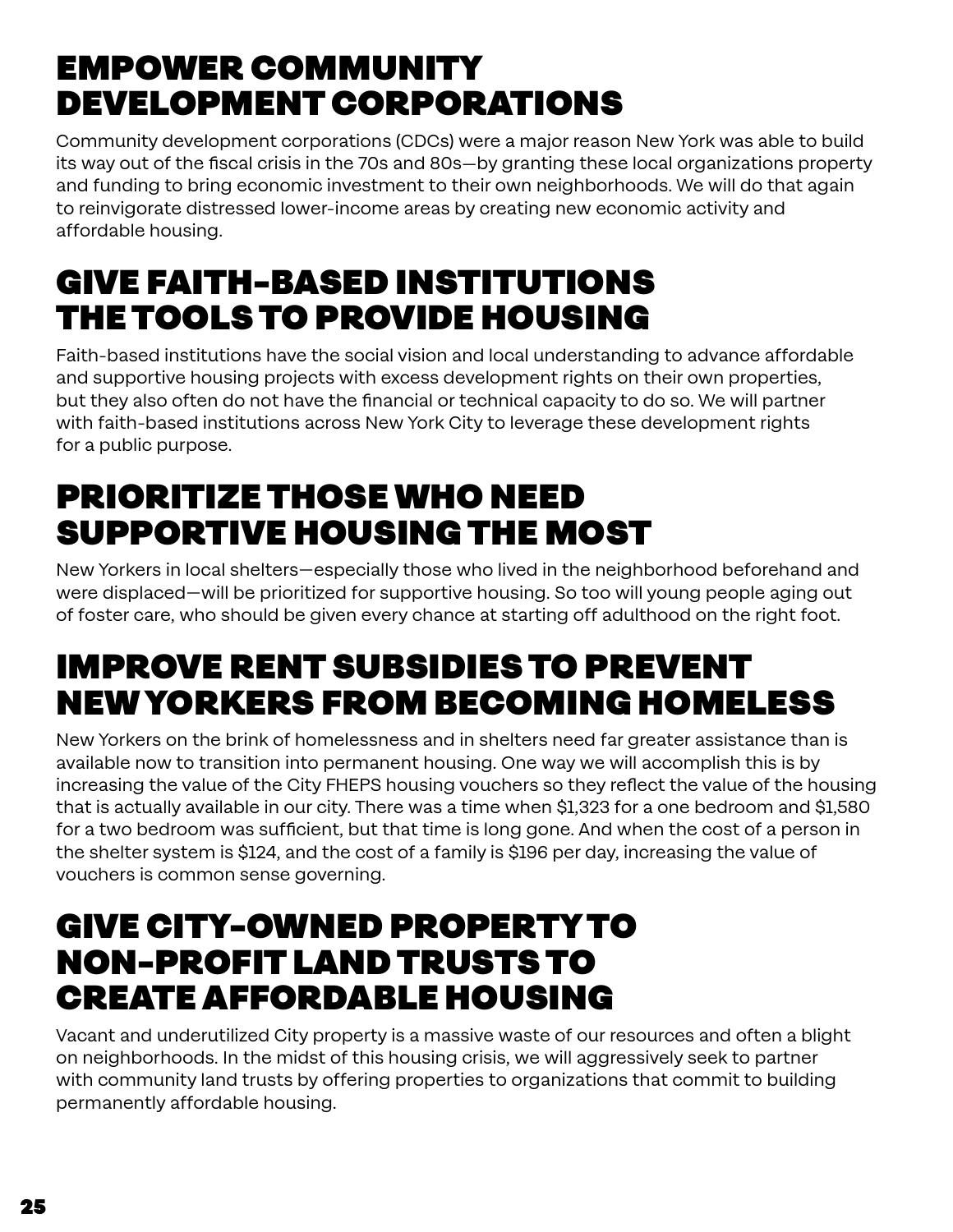#### ESTABLISH UNIVERSAL BROADBAND ACCESS

Access to information should be guaranteed, like electricity and clean water. Yet, after years of promises to close huge gaps in broadband access across the city, New York is still shamefully behind in guaranteeing service—and now students forced to learn from home are receiving sub-par or no education at all because of it. We will finally close the broadband gap by using rezoning powers to require affordable Mandatory Inclusionary Internet, creating incentives for 5G providers to offer affordable access, and forcing cable providers to expand affordable internet offerings to every single low-income New Yorker using requirements for their City contracts that are already in place. For transparency, New Yorkers will also be able to track progress as companies lay fiber optics in our communities through real-time GIS mapping that will be made available online. And we can use proceeds from our Data Tax on Big Tech to pay for any capital and digital literacy costs needed to ensure access to the Internet. This will allow for us to create the remote learning option students need and deserve, while also providing telehealth services to far more New Yorkers during the pandemic.

#### STREAMLINE THE PROCESS TO HELP NEW YORKERS WHO ARE BEHIND ON THEIR RENT

Currently, when New Yorkers fall on hard times and are behind on rent, their options to get help involve navigating a long trail of red tape and bureaucracy with the City's One Shot Deal and CBO's rent relief programs. It is an unnecessarily demoralizing process to endure multiple long application processes while feeling the threat of eviction. Rent relief programs largely need similar information from applicants such as amount owed, proof of residence, and a summary explaining the hard times fallen upon. The City can create a common application for those in need of rent relief and allow approved CBOs access to the information. It will also allow an applicant to go to one place to see the status of their various applications for help with paying back arrears.

### CREATE LIVE/WORK COMMUNITIES

Neighborhoods that have a healthier mix of residential, commercial and retail space have done better than single-use areas in the city during the pandemic because people are traveling less. Live/work communities also use City resources more consistently and efficiently, are more resilient to economic downturns, and can be safer because they are in constant use.

### ALLOW BUILDING INSPECTIONS BY DRONES

One of the most expensive regulatory costs and biggest potential slowdowns for any building developer is the inspections process—and those costs either stall growth or are eventually passed on to tenants. Drones can and should be used to cut costs by performing inspections much more efficiently and cheaply.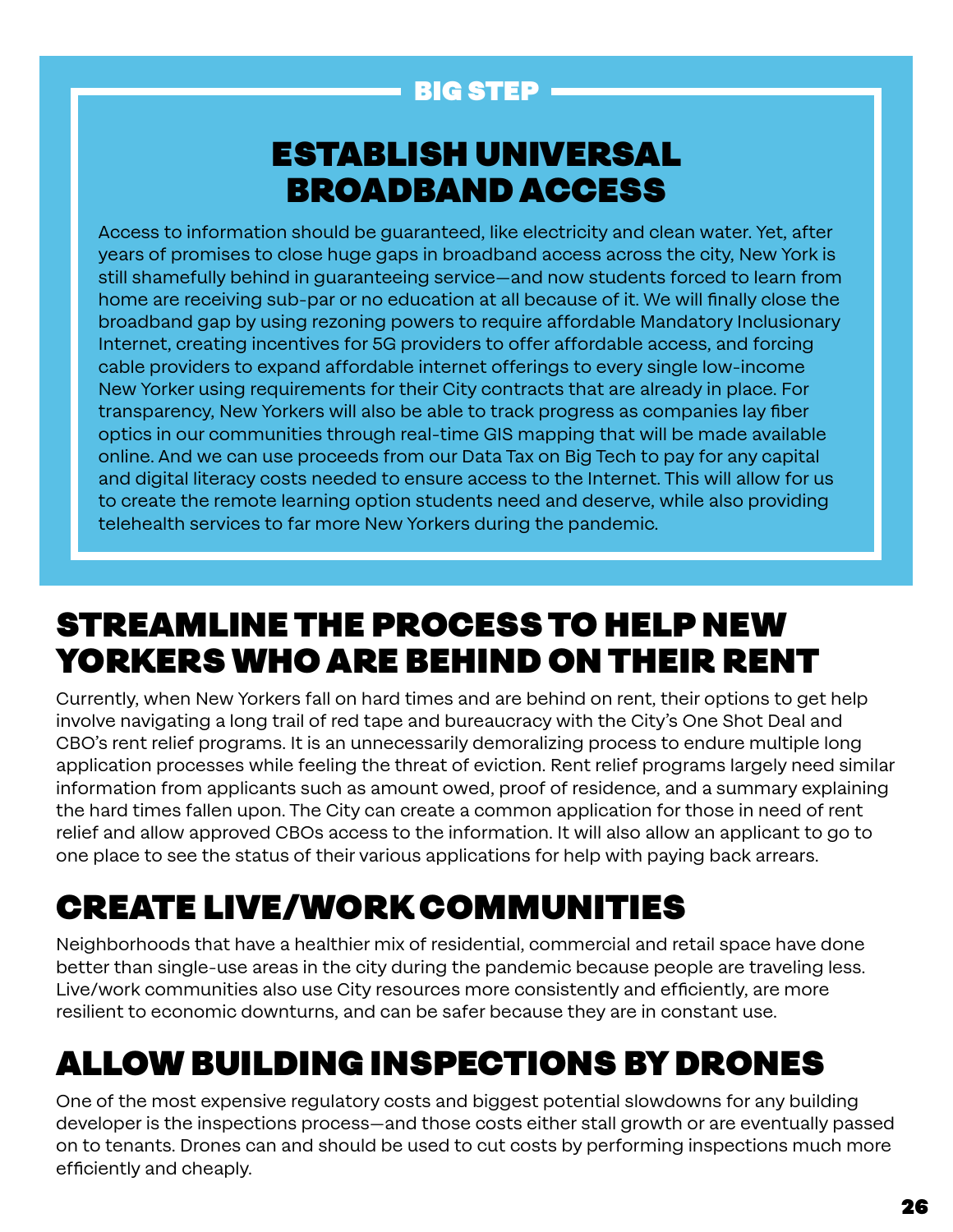#### USE CITY OFFICES AS ANCHOR TENANTS IN NEW OUTER-BOROUGH DEVELOPMENT

By moving City offices from Manhattan to the outer-boroughs, we will free up density for housing in high quality of life areas while stimulating growth in under-developed, underserved areas around outer-borough transit centers. This shift must also be accompanied by increasing intra-borough transit options—which will be one of our overall citywide transportation goals.

### INVEST NEW YORKERS' TAXES IN NEW YORKERS

We will boost the local economy by prioritizing procurement of locally provided services and city-made products for City contracts, and by adjusting building and zoning rules to speed the growth of local manufacturers and producers. We will also engage in a "Loyal to NY" marketing campaign to remind New Yorkers what great products and services are available to them that are made and provided right in their own city. And we will report quarterly the percentage of City contracts that are held by out-of-state vendors.

#### SELL NYCHA'S AIR RIGHTS TO RAISE BILLIONS FOR NYCHA TENANTS

By selling the developable "air rights" over NYCHA properties to builders within the same community district, we will raise up to \$8 billion that can be used to make badly needed repairs and quality of life improvements for NYCHA tenants. Local community developers—especially non-profit groups—should get first shot at these air rights if they want them.

#### GET MORE MONEY OUT OF THE FEDERAL GOVERNMENT FOR CITY HOUSING

NYCHA tenants are understandably skeptical of the City program to get more money out of the federal government by transitioning some complexes to private management under the PACT to Preserve program. But the program can also unlock billions of dollars to improve their homes. To raise needed revenue and give tenants more control over the process, we will provide free legal counsel to tenants going through the conversion. This will ensure that tenants can select an attorney who they trust to fight for their needs and the confidence that they will end up with the better housing that is promised.

#### KEEP NYCHA TENANTS INFORMED TO KEEP NYCHA ACCOUNTABLE

NYCHA is notoriously opaque about progress on repairs and its own spending. This has led to unacceptable conditions and huge deficits. We will apply crystal clear transparency through constant reporting of progress on apartment and building repairs, as well as spending, posted in real-time through a dashboard. We will also do an audit to see what budgeted money has actually been spent. And we will promote further transparency and tracking by placing QR codes on buildings as a way for anyone to point, click and track progress.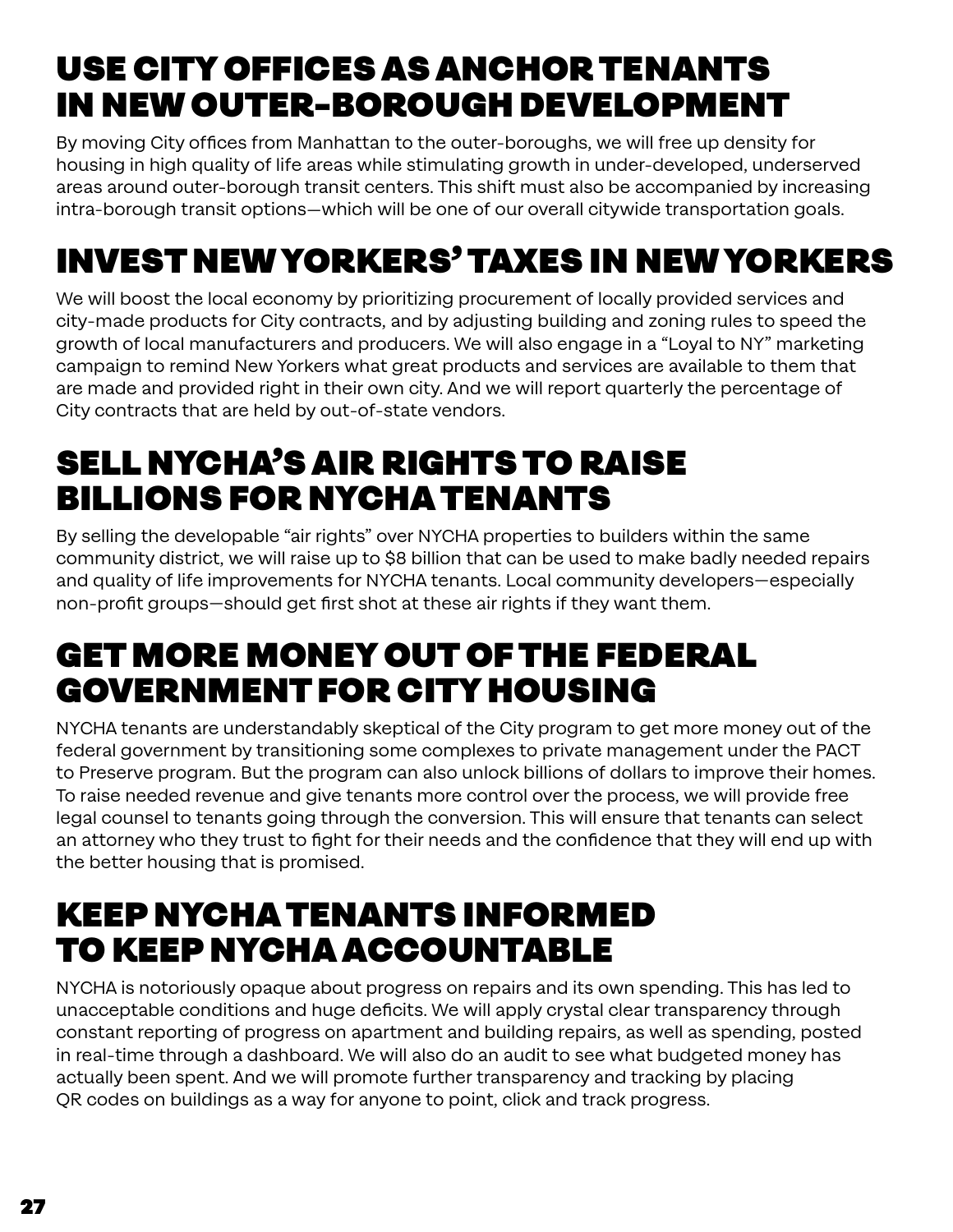## ADOPT PET-FRIENDLY HOUSING POLICIES

According to a study by the ASPCA, housing-related issues are the number one reason renters give up their pets. NYC is a city of renters, and housing that is owned or operated by the City of New York should not displace the cost of caring for animals on yet another City system—our animal shelters. By adopting pet-friendly policies in our City-owned and operated housing systems, we can keep pets out of the animal shelter by keeping them where they belong—with the people who love them.

#### CREATE A LIVABLE CITY FOR NEW YORKERS OF ALL ABILITIES

Every New Yorker has the right to enjoy our city and to have access to the same basic quality of life as their neighbors. Yet many of the approximately 1 million New Yorkers who live with a disability are prevented from easily using City buildings, streets, and even housing because their needs have not been prioritized. So we will conduct a citywide audit of City infrastructure and properties —including cultural institutions and other groups that lease City property—to determine where those needs are not being met, and then turn that into a plan for action.

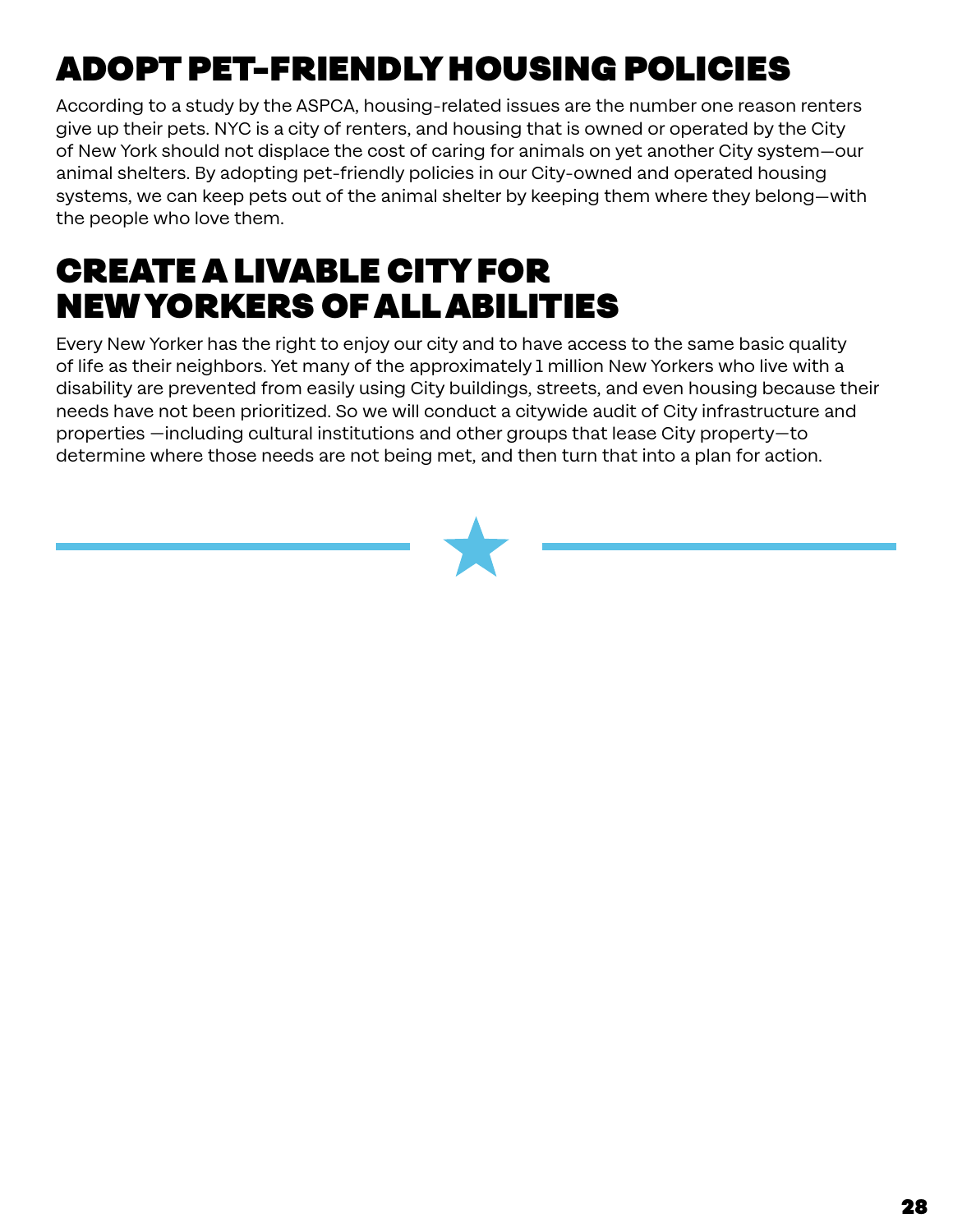## <span id="page-29-0"></span>AN EDUCATED CITY **Education**

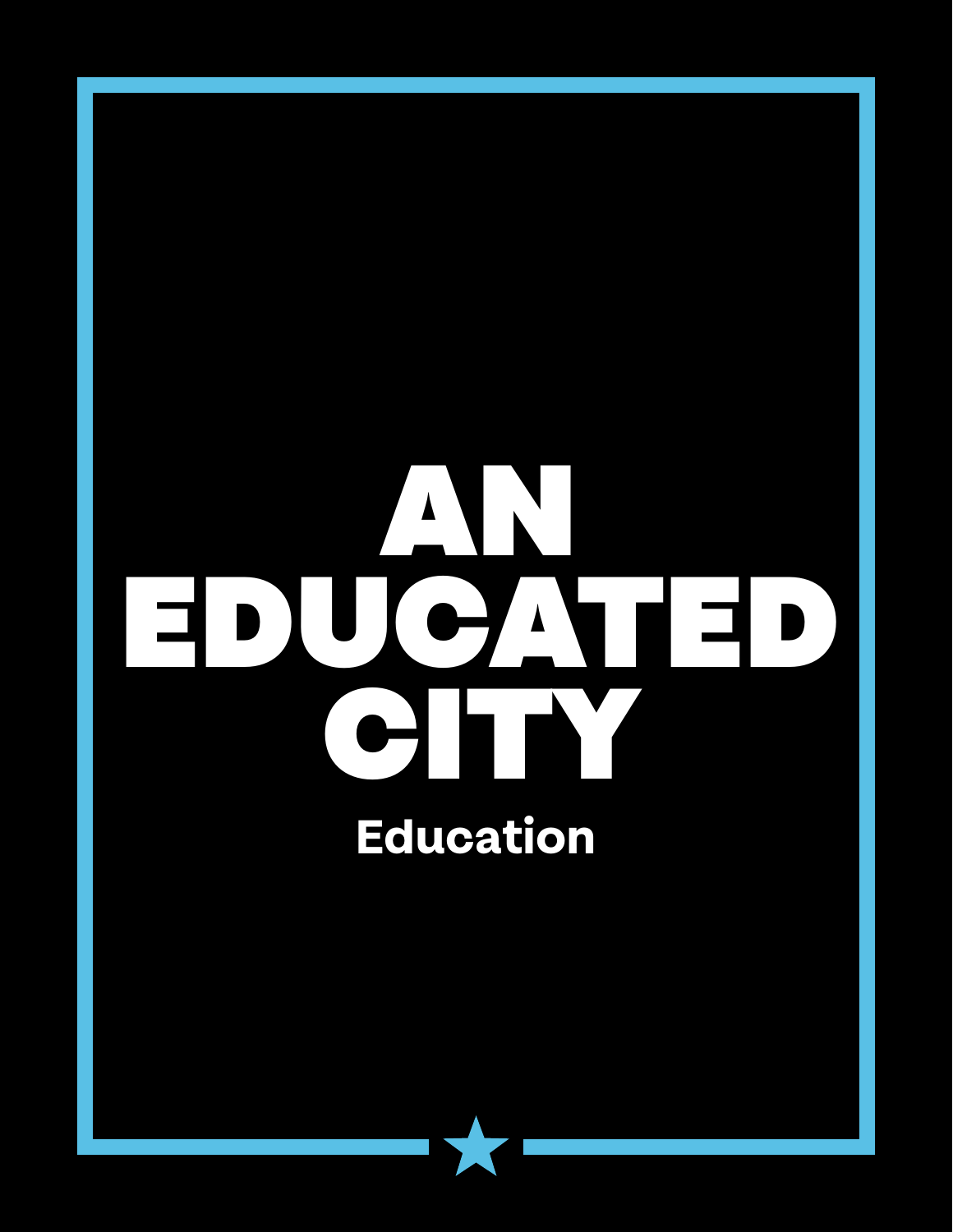## EDUCATION

#### BIG STEP

### MOVE TO A FULL-YEAR SCHOOL YEAR

Three hundred years ago, when children worked alongside their families on an agrarian calendar, it made sense to take a few months off a year to tend to the crops. Those days are long over. By moving to a full-year school year, we can much better utilize our education infrastructure by creating more flexibility for parents in how—and when —their child receives their education. This calendar change will also ensure our school buildings stay open year-round and can be utilized for day-long activities, including childcare, soft skills instruction and local programming. Learning during the summer months also does not need to be limited to the school buildings; it can be a time when teachers and students are encouraged to see the city as their laboratory, their theater, and their museum.

#### GIVE HOMELESS FAMILIES LOCAL PREFERENCE FOR SCHOOLS

One of the worst effects of homelessness is how it destabilizes the day-to-day lives of children. We will help prevent that by giving them priority at local schools, which can create needed constancy and normalcy.

#### IMPROVE HEALTH AND SCHOOL PERFORMANCE WITH HEALTHIER FOOD

There is clear evidence that what we eat—especially what children eat—significantly affects mood, attention, and mental and physical health. Yet our schools continue to feed our children empty calories and processed foods that impede their ability to thrive and achieve. Even worse, some foods served in our schools, and the bad lifestyle habits eating them leads to, set children on a path to developing chronic illnesses such as diabetes and heart disease. We were successful in creating "Meatless Mondays" in schools—but that did not go nearly far enough. We will completely overhaul the menu, focusing on whole, fresh foods, encouraging consumption that leads to children's improved health and school performance.

### MAKE DYSLEXIA SCREENING UNIVERSAL

Studies show that up to 30-40% of inmates in prisons are dyslexic, indicating that students whose learning challenges are not discovered are also not addressed, leading to avoidable negative outcomes. By making dyslexia screening universal in City schools, we will identify these challenges early and better ensure success for students.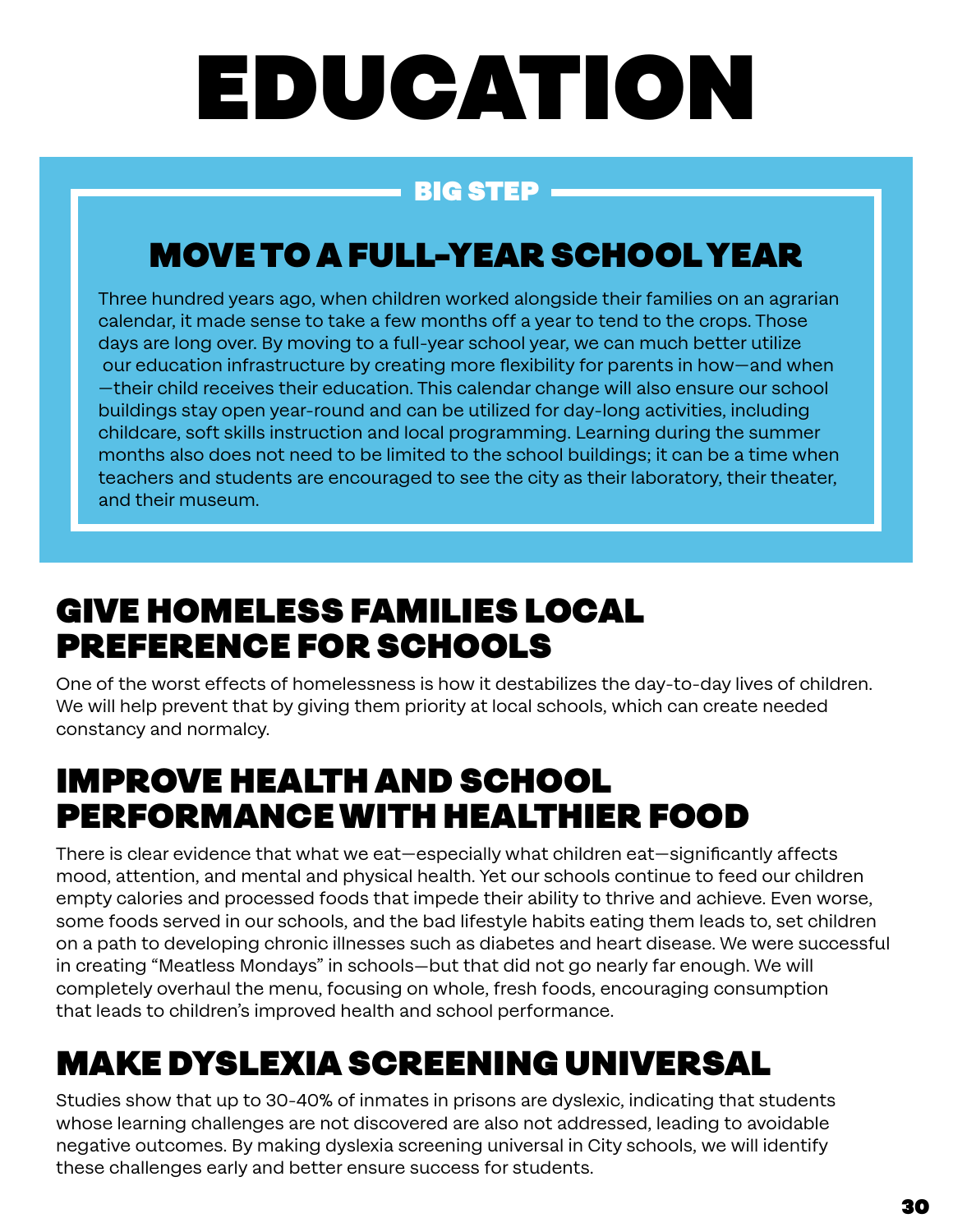#### PROVIDE EVERY PARENT WHO NEEDS IT WITH CHILDCARE

Childcare in New York is outrageously expensive—and lack of affordable childcare is harming parents' ability to work and their children's futures. Children without adequate childcare—especially during the first 1,000 days of life—are much less likely to succeed, and are much more likely to be Black and Brown. It is a moral imperative that we provide childcare for every parent who cannot afford it, starting with children ages 0 to 3. This will close a massive gap in care for the youngest New Yorkers at the most critical point of their brain development, and free up parents—especially women of color—to power our economy and excel in their own careers.

We can start by removing the biggest cost to childcare providers of young children: space. We will do this by prioritizing space in City-owned buildings for childcare, offering density bonuses to residential building developers who guarantee permanently free or low rent to providers, and with a tax break to office building owners and other private building owners who create free space for providers—savings which will be required to be passed on to parents. But we must also get much more out of our federal government. And doing that on behalf of parents will be a top priority for the Adams Administration.

#### GREATLY INCREASE JOB TRAINING IN HIGH SCHOOL

We will expand programs for our high school students like the Career Technical Education Industry Scholars Program and ApprenticeNYC, which teach fundamental skills that almost anyone in manufacturing needs, and then match employers with employees. And we will add and expand STEAM centers like the one at the Brooklyn Navy Yard to every borough and give students the chance to earn certifications in fields that will lead to jobs, not just academic degrees.

#### PRIORITIZE SCHOOLS INVESTMENT IN LOW-PERFORMING COMMUNITIES

There are both tangible and psychological problems created for students by a poor physical educational environment—and student outcomes are clearly linked. That is why we will prioritize Department of Education schools capital dollars to go toward the construction of state-of-the-art buildings in particularly low-performing communities. Additionally, less than 20% of our schools are fully accessible to children with physical disabilities. All new construction would be fully accessible.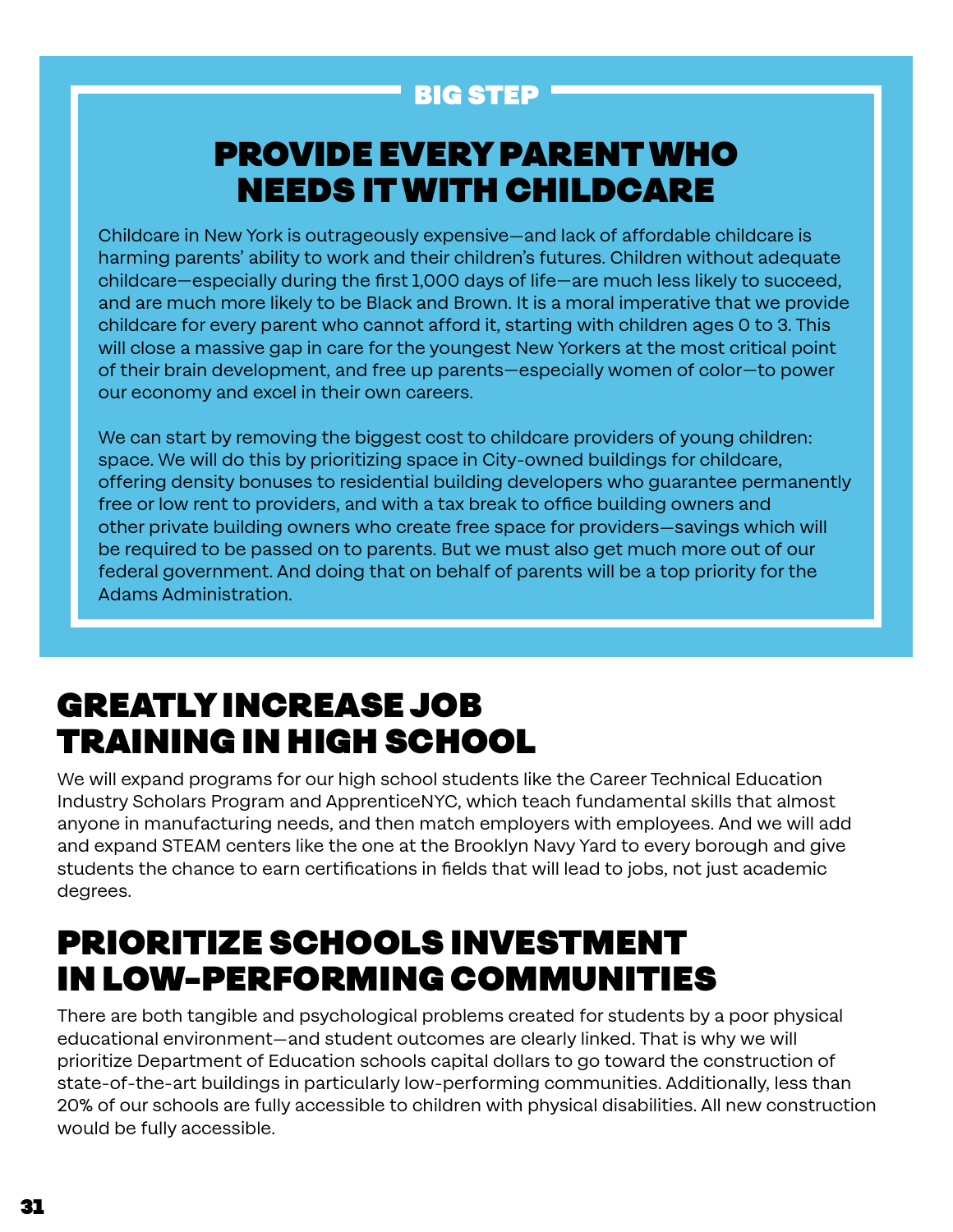#### INSTITUTE A ROBUST PROGRAM FOR CULTURALLY AWARE PROFESSIONAL DEVELOPMENT

Nearly one-half of all New Yorkers speak a language other than English at home, and new New Yorkers from hundreds of different countries move here every year. Their kids may have very different cultural norms that affect how they learn and their ability to succeed in an American classroom. We will create a professional development program for educators to ensure they are culturally responsive to those students.

#### CREATE A COMPREHENSIVE LIFE SKILLS CURRICULUM

Every adult knows that life skills are just as necessary to live a productive, successful life as academic knowledge. Unfortunately, our schools largely do not teach skills like social interaction and job interview etiquette. We will create a life skills curriculum to prepare every public school student to enter the adult world and work in it. We will also make internship and externship programming available to every high school student to put those skills to work right away.

#### BIG STEP

#### CREATE THE BEST REMOTE LEARNING EXPERIENCE IN THE WORLD

The City's initial rollout of remote learning has been completely unacceptable. Tens of thousands of kids are simply not logging-on on a daily basis because they don't have tablets or wi-fi, missing instruction that is costing them their future. At the same time, educators have not received the training or support they need to ensure that the kids who are online are learning effectively. But remote learning is here to stay, and it can improve education options for parents and students, as well as help desegregate our classrooms if done properly.

So, to create the best remote learning experience in the world for parents and students, we will first place a Data Tax on the massive tech companies that sell our private data to advertisers and others, and then use the proceeds to connect all New Yorkers who need broadband access to a provider at subsidized or no cost, if necessary. We will also use our buying power as a major client of Apple and Google to get hardware and software at significantly less cost than what we are paying now. That cost savings and new revenue from the Data Tax will help pay for a new unit of remote learning experts who oversee the program and improvements, and who can improve the technological literacy of students. From there, we will use remote learning as a vehicle to desegregate New York City public education by opening citywide class opportunities with top-flight educators and connecting them to students from all communities, transcending zip code and income.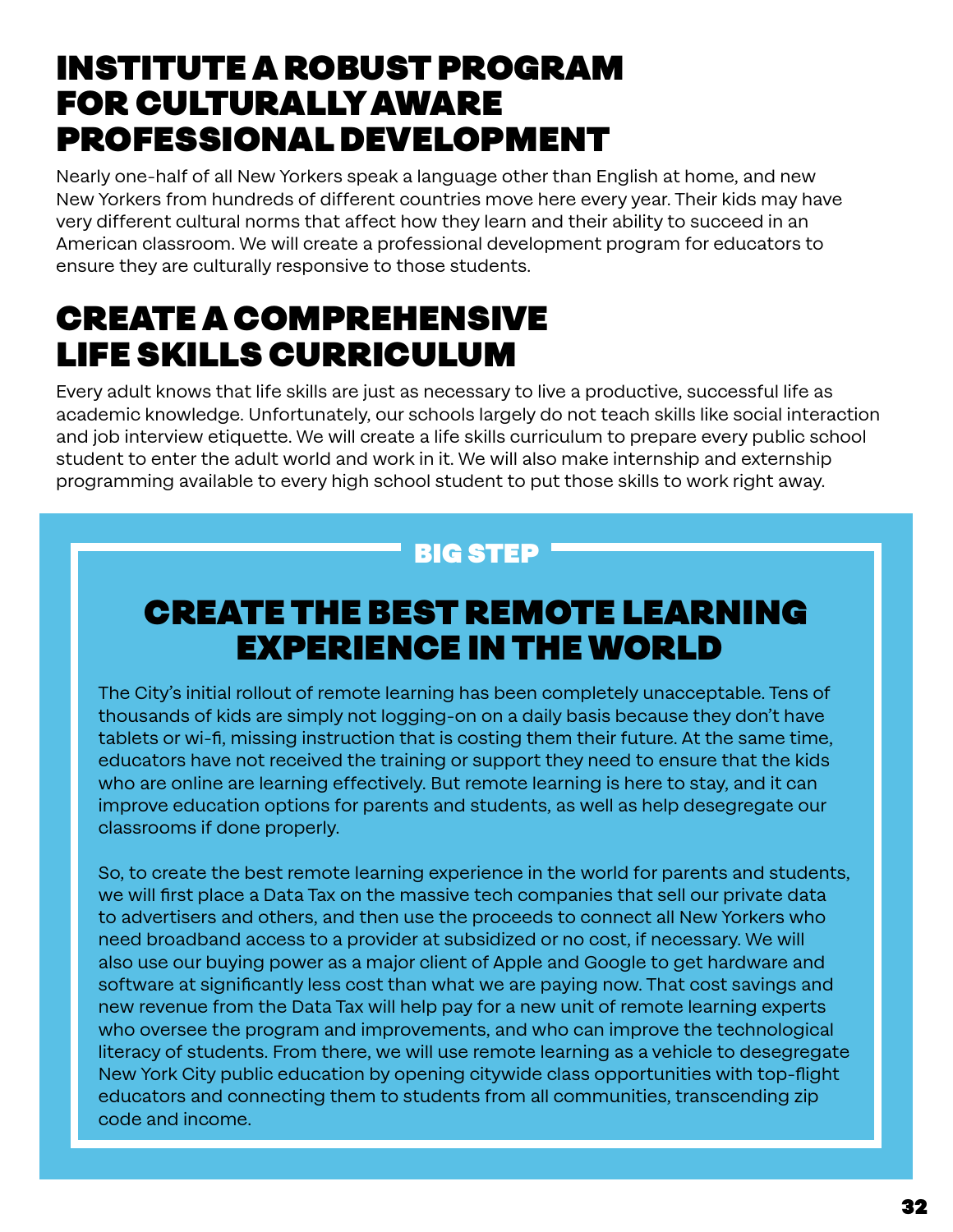#### MOVE FROM CRADLE-TO-CAREER TO PRENATAL-TO-CAREER

It is true that early childhood development is critical and that attention on the 0-3 ages must increase significantly, including much greater options for childcare, healthcare and education. But we need to go even further and recognize that an expectant mother's health and environment during pregnancy can be just as critical to the health and ability of a child. That is why we will become the global leader in the prenatal-to-career approach, with a much more comprehensive citywide program for expecting moms and families that links them to vital resources such as healthy foods, prenatal classes and doulas.

#### OPEN UP SCHOOL BUILDINGS TO THE COMMUNITY

Many useful school spaces lie dormant before and after school hours, as well as on the weekends because extended use permit fees are a barrier to entry for those serving the underserved. After years of advocacy, we launched a \$2 million pilot program through the DOE to provide community-based organizations with greater access to the use of school facilities, without incurring the cost of space usage. We will expand this effort to reach a greater number of CBOs that provide cultural, sports, or enrichment programming for youth.

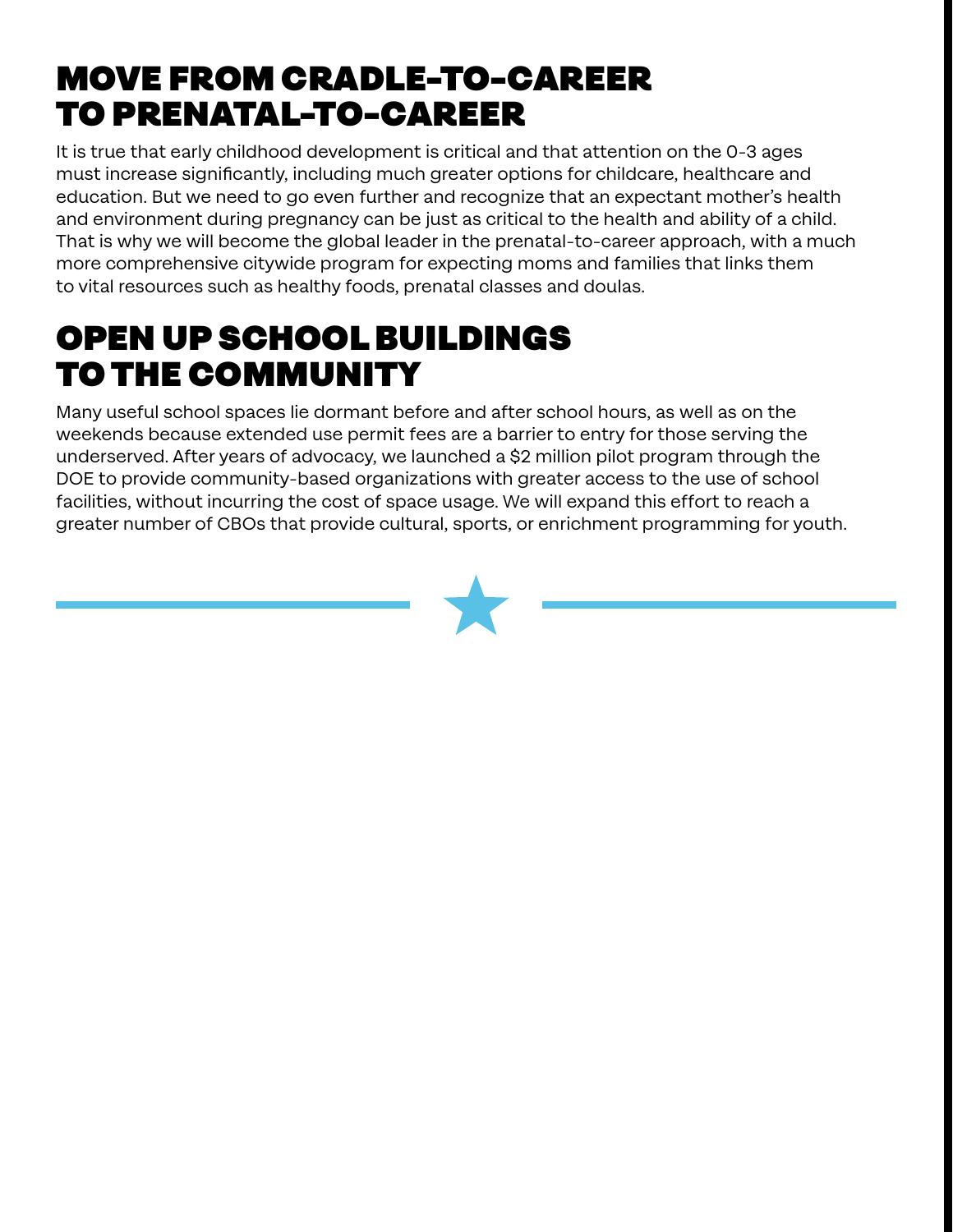# <span id="page-34-0"></span>A CHTY OF THE FUTURE

**Transportation & The Environment**

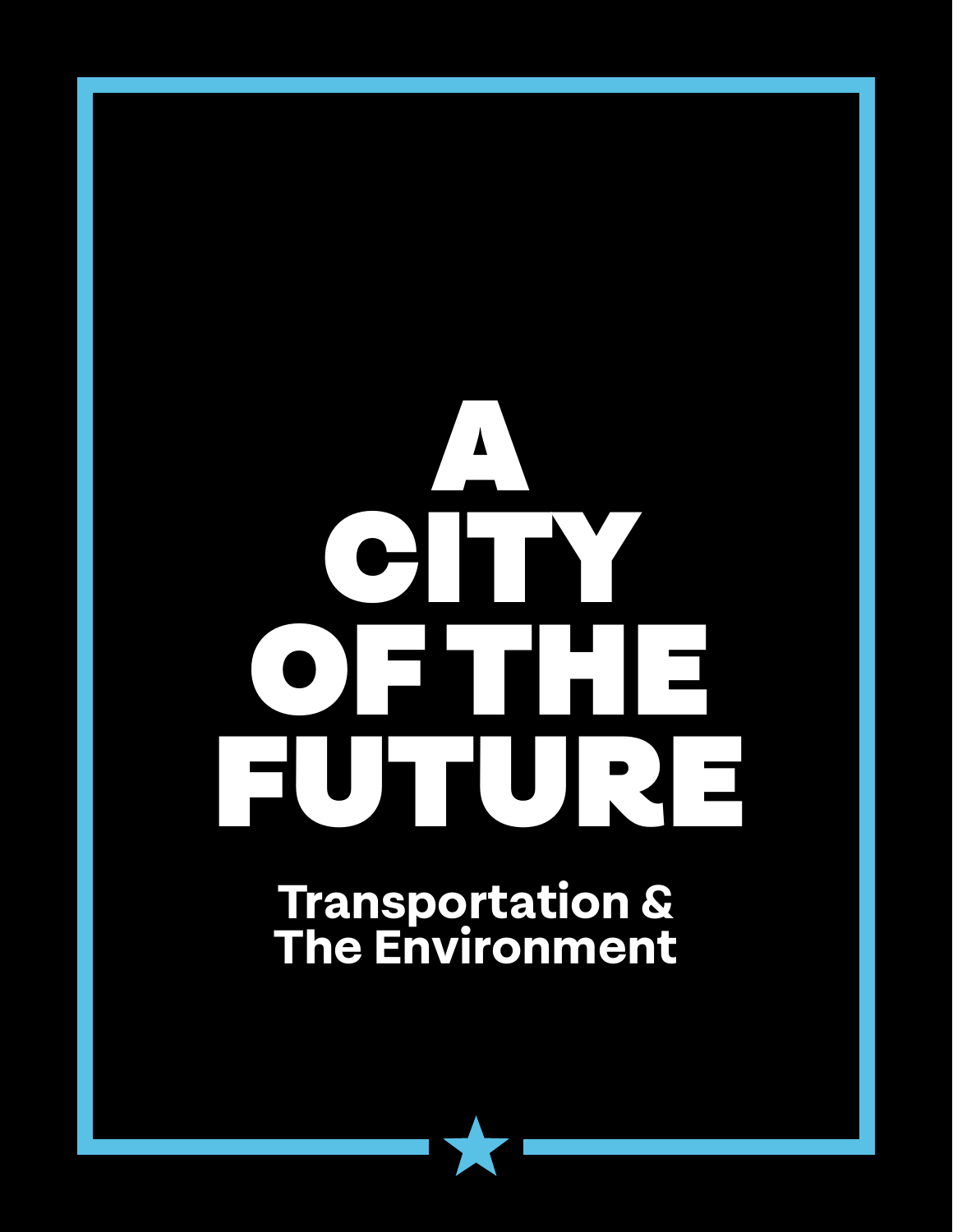## TRANSPORTATION

#### BIG STEP

#### BUILD OUT A STATE OF THE ART BUS TRANSIT SYSTEM

New York City can't build its way out of congestion so it must use its existing roadways more efficiently. The fastest way to do this is to prioritize the infrastructure that New York City controls, namely its street network. We must act quickly to improve the commutes and quality of life for millions of New Yorkers through re-envisioning our streetscape. This means striping more bus lanes, building an interconnected Bus Rapid Transit system starting on roadways with service roads in transit deserts, and creating more busways throughout New York City.

#### CREATE SHARED ELECTRIC BIKE AND SCOOTER NETWORKS FOR TRANSIT-STARVED COMMUNITIES

Millions of New Yorkers—mostly people of color in lower-income and middle-income communities—are not within walking distance of the subway and do not have access to decent public transit options. CitiBike says it will close some of those gaps—but it is right now largely in higher-income areas. To connect underserved communities to mass transit and allow them to get around their communities and connect to transit more easily, we will create a citywide network of shared electric bikes and scooters that prioritizes those New Yorkers disconnected from transit.

#### COMMIT CAPITAL FUNDING TO BIKE SHARE EXPANSION

New York City is home to the only bike share system that does not receive public subsidy. To quickly expand our bike and scooter share system to neighborhoods across New York City that are transit deprived, we will upfront capital costs for private providers.

#### GET CREATIVE ABOUT CREATING SAFE BYWAYS FOR BIKES

In addition to building out protected bike lanes throughout the city, we will also find unused space such as road space under elevated highways and railways that can become bicycle superhighways.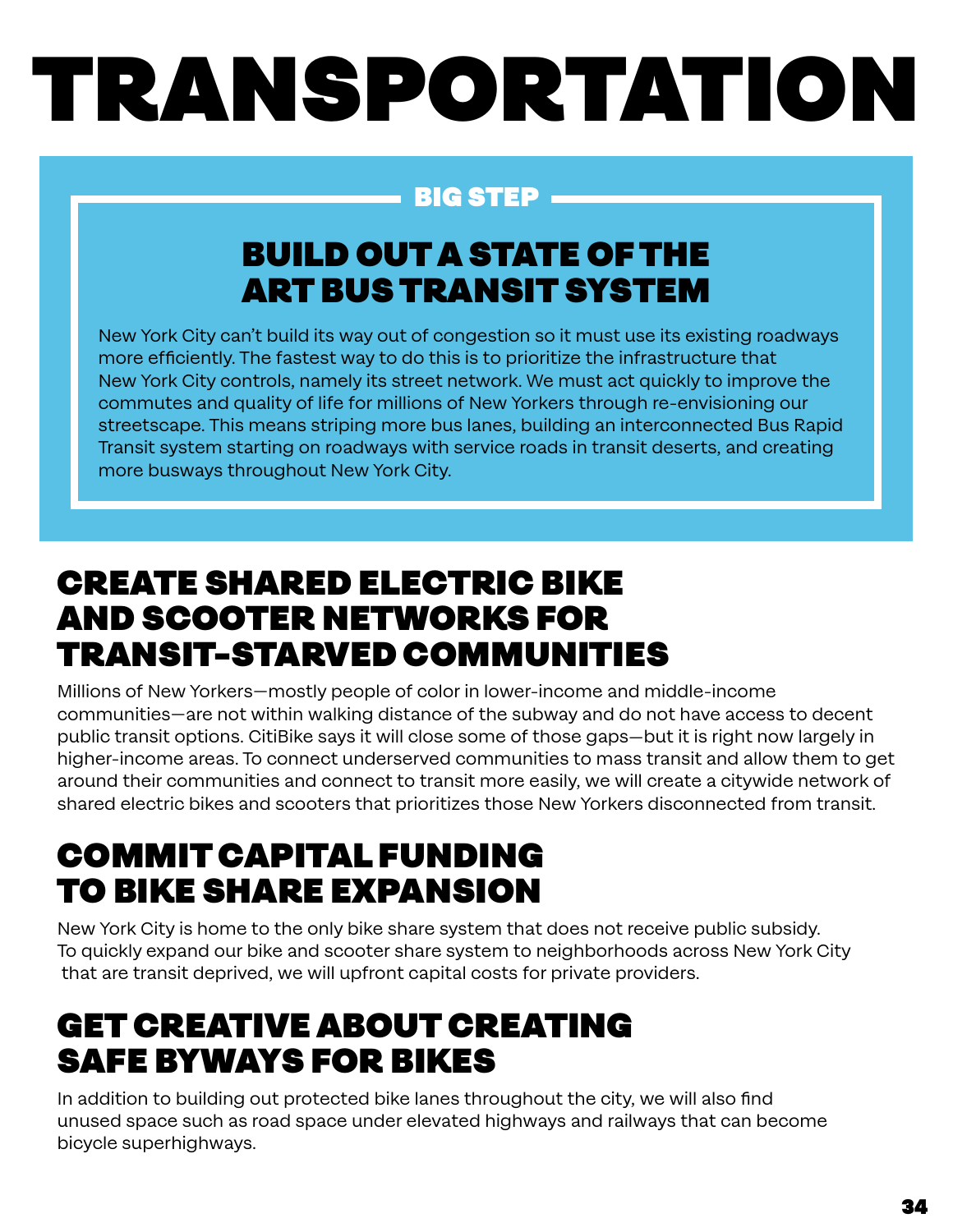## CREATE A "SAFE ROUTES TO PARKS" PROGRAM

Build out protected bike and pedestrian infrastructure to safely connect neighborhoods far from large open spaces to destination parks.

#### MAKE NEW YORK MORE INVITING AND LIVABLE BY MAKING IT MORE WALKABLE

We will pedestrianize more of the city where there are multiple transit options and where we can discourage car use to attract visitors with more open space and open markets, while improving public safety and making the city more livable for its residents.

#### RECAPTURE LAND LOST TO ROBERT MOSES-ERA HIGHWAY PROJECTS

New York CIty can't grow more land so we must recapture lost land. That means jumpstarting projects like the BQ Green and PX Forward, and map and analyze opportunities across the five boroughs to recapture lost land to reconnect our communities.

## IMPLEMENT MUNICIPAL CAR SHARE

We will implement a municipal car share system so that we can reduce our municipal fleet, and find efficiencies while sharing resources across agencies. This will reduce congestion in our central business districts where many of our agencies are located and create more livable communities.

### CLOSE "MISSED CONNECTIONS"

In an era of scarcity we must do more with our existing assets and increase mobility for residents, including:

- Free transfers for unconnected subway stations within a half-mile of one another.
- Reopening closed subway entrances to improve access and mobility for riders.
- Making permanent and expanding the Freedom Ticket program.
- Mapping and connecting disconnected bike infrastructure.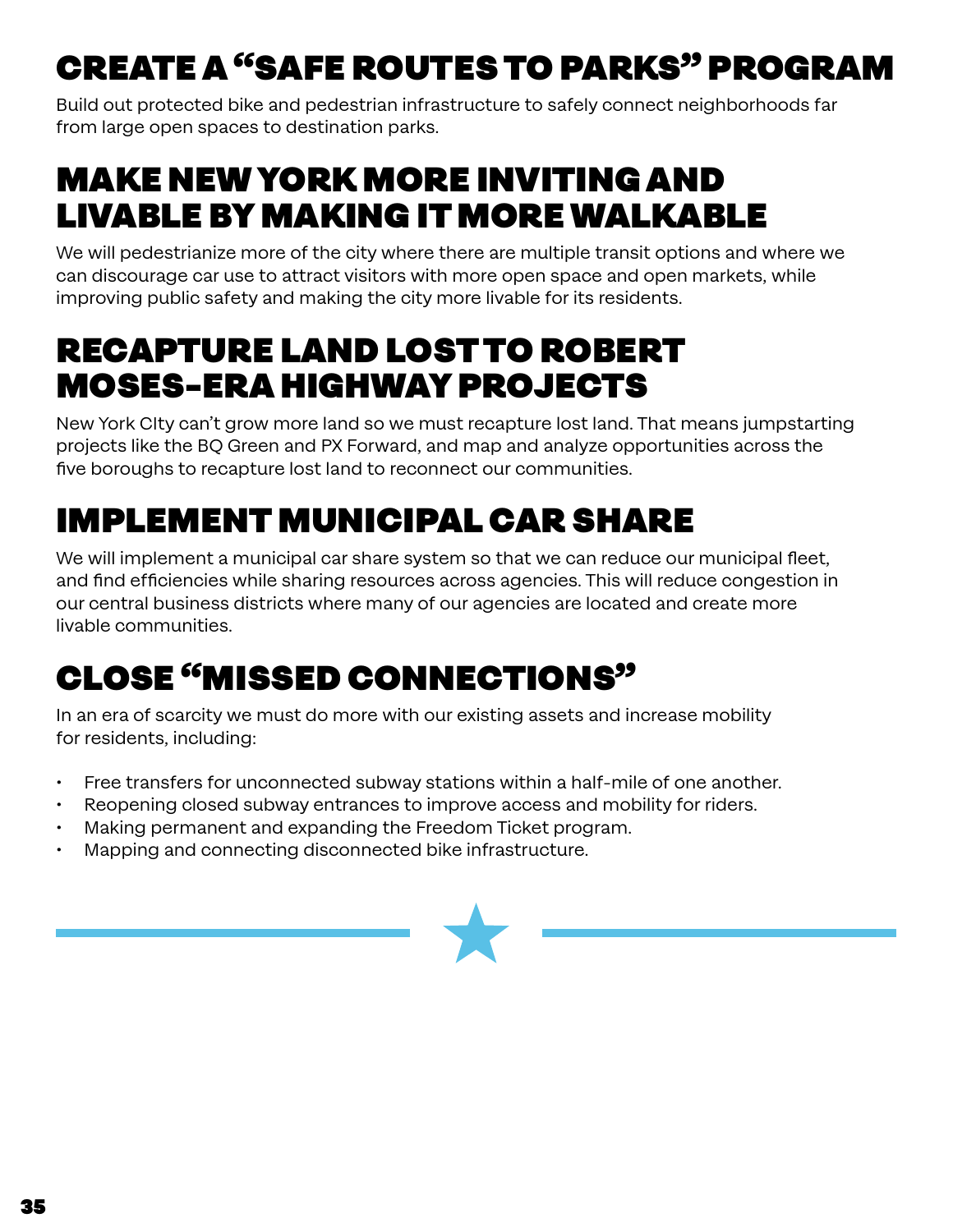## THE ENVIRONMENT

#### BIG STEP

#### LEAD BY EXAMPLE ON CLIMATE CHANGE

The City has placed a number of regulations on industries to meet necessary climate goals. But the City remains behind on achieving its goals for itself, particularly goals related to renewable energy use and emissions. Climate change requires the transformation of multiple sectors, including energy, transportation and food—and these sectors will be tracked and included in further measures to reduce greenhouse gas emissions. But we will also invest significantly in leading by example as a City government, generating our own green energy at wastewater treatment plants and placing solar panels on City buildings. And we will invest in our ability to store energy and use it more efficiently, retrofitting City buildings to reduce greenhouse gas emissions.

#### PAY FOR A CITYWIDE ORGANICS PROGRAM BY PARTNERING WITH PRIVATE PROCESSORS

The City cut its organics collection program as part of its deficit reduction measures for the current fiscal year. That was a mistake. The methane released from organic waste in landfills is destroying our environment and speeding climate change. And the cost of sending that waste to states far away increases in cost every year. To offset the cost of the collection program now while we face a budget crunch, we will guarantee private processors long-term contracts in exchange for picking up the cost of picking up the waste now.

#### PREPARE THE NEXT GENERATION OF GREEN WORKERS

The green revolution is not just about saving our planet—it's about creating new, good-paying jobs. We will create a green economy curriculum for our high school students, connect them to internships in this industry, and build a new Career and Technical Education (CTE) school that will focus solely on green technologies and training for the jobs of the future.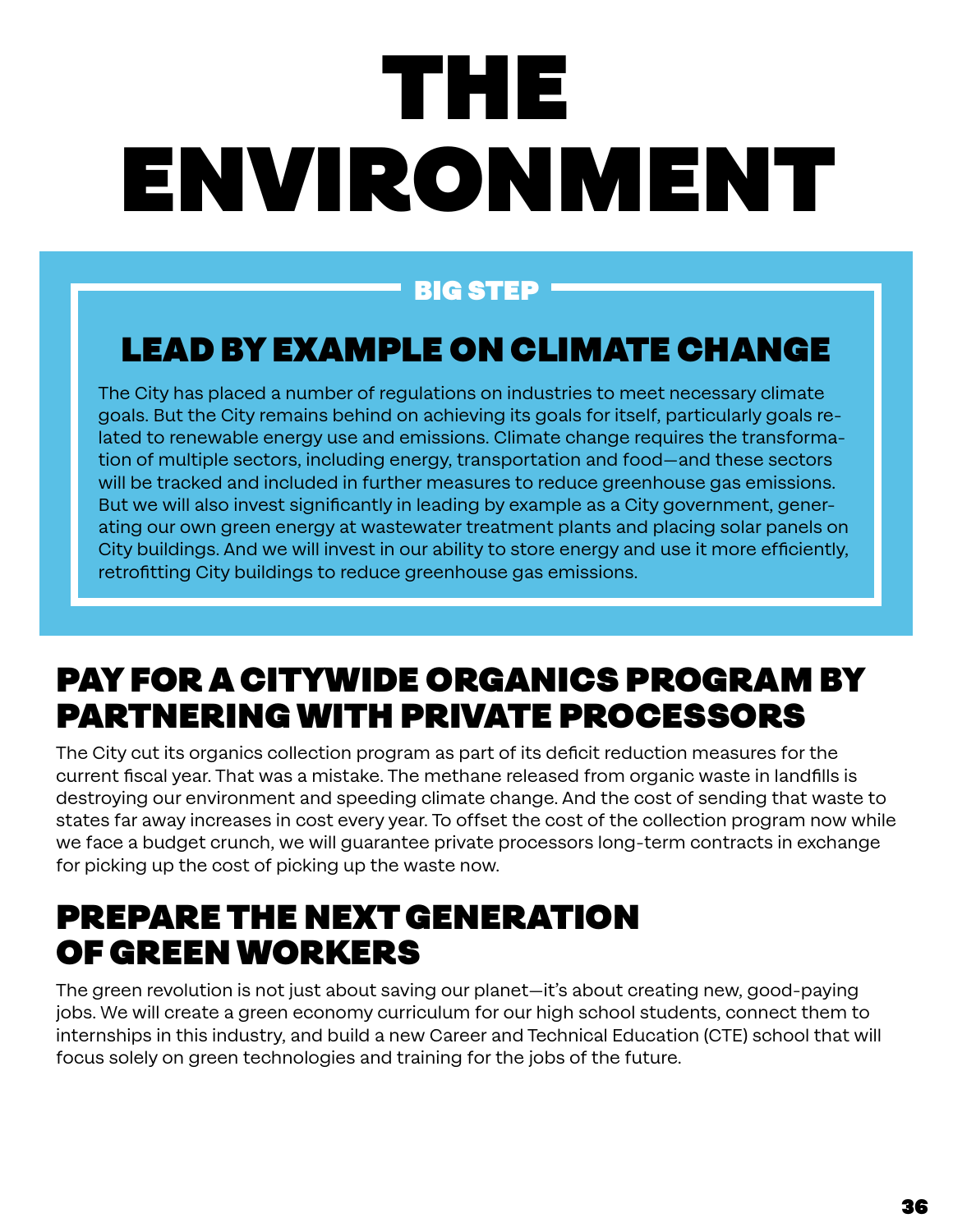## INVEST IN ELECTRIC BUSES

To both protect the environment and make an investment that will save the City money on fuel and maintenance savings, we will significantly speed up our conversion to an entirely electric bus fleet. This can be achieved by raising money through the City's capital program to pay for the higher up-front cost of the vehicles against the long-term benefits.